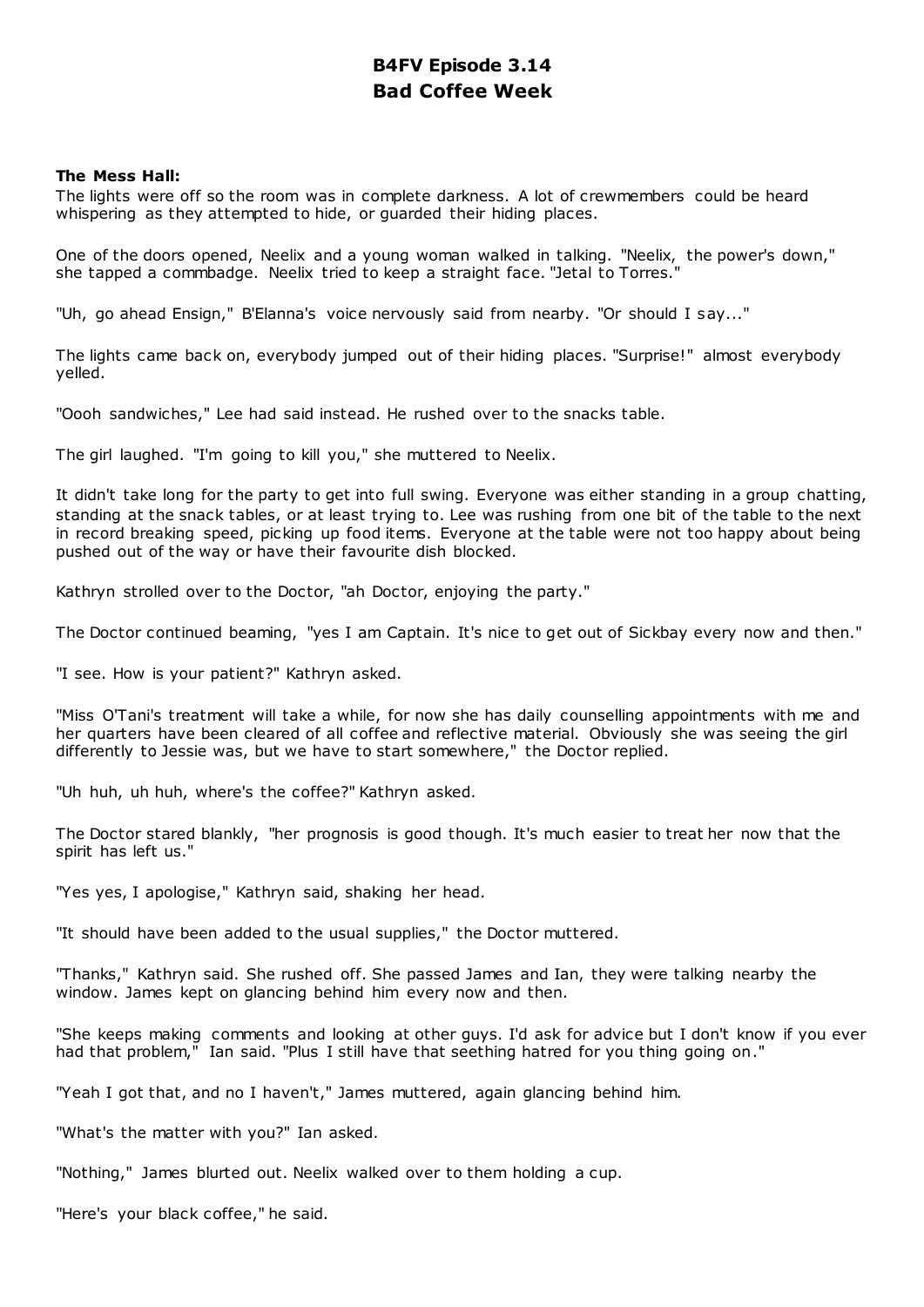James took it off him, "thanks."

"That's convincing," Ian commented. "Did that dead girl experience creep you out too much? It looks like you haven't slept in days."

"I haven't," James said. "It's not the girl no, it's Jess."

"What's wrong with her?" Ian asked.

"No no, it's too embarrassing, especially for her, no," James said.

"Well I'll just ask her then," Ian said, smirking a little.

Jessie quietly snuck up behind James. "Hi baby," she said as she wrapped her arms around him.

"Public display Jess," Ian continued to smirk.

"She doesn't care about that right now," James muttered.

"That's right," Jessie said. She began kissing him softly on the cheek. He tried to push her hands off, but she kept putting them back around him. She started to whisper in his ear.

"Yeah, this is what's the matter with her," James uneasily said. "Very hormonal," he whispered.

Ian smiled, "sweet, why are you complaining?"

James glared at him while Jessie decided to kiss the back of his ear instead of whispering into it. "Jessie, not here."

"Where then?" she asked softly. She whispered something else in his ear, he grew even more uncomfortable. She wrapped her arms around one of his. Ian just continued to smirk.

"Jessie, no not now either," James muttered quietly.

Jessie started to pout, "oh come on, I'll even pay you."

Ian burst out laughing, "pay your boyfriend for..."

"Shush!" James snapped at him. "Later." Jessie's response was an arm around his waist, and more cheek kissing. "Ok see you later Ian." James quickly put the coffee cup down on the nearest table, Jessie grinned as she dragged him away.

"Sweet," Ian said.

The smell of the strong black coffee lured Kathryn over to him. "What was that about?" She tried not to eye the coffee.

"They're off to play um, checkers," Ian sniggered, he walked away.

Kathryn's face turned very pale, "but it's still day time." She grabbed the coffee, a few seconds later the contents was gone.

The Doctor and Chakotay stood at the other side of the room, Harry hung around nearby pulling a face at the glass in his hand.

"I want you to go along on a few of the shuttle surveys," Chakotay said, smiling slyly. "How can I talk you into it?"

The Doctor smiled, "an away mission, me? Certainly."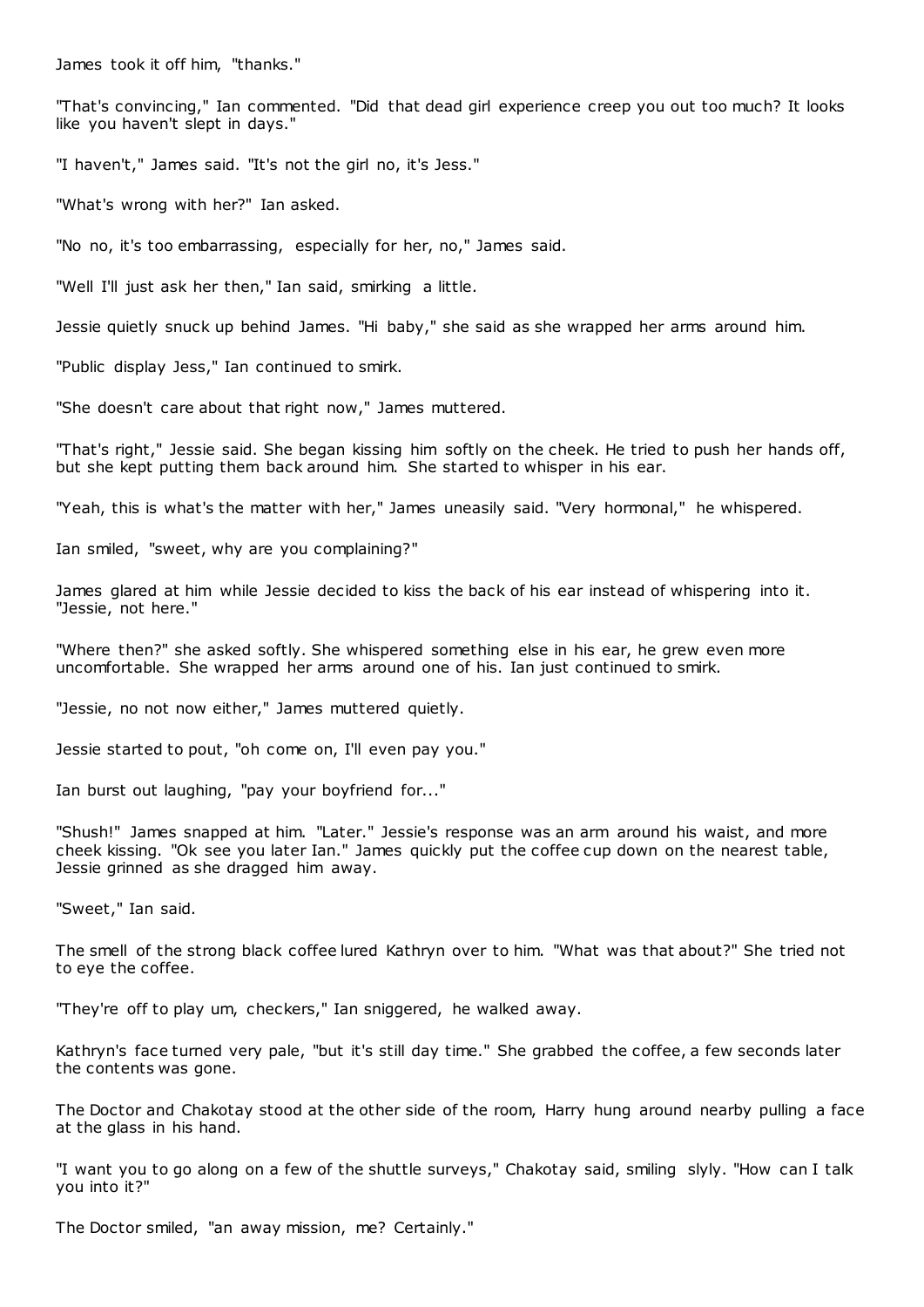"Don't get your hopes up doc , it isn't the most thrilling of missions," Harry butted in. "But at least the birthday girl and I get the pleasure of your company.

"Oh well, good for you," the Doctor said. He wandered off.

Chakotay frowned at Harry, "are you drunk or something?"

"I was being polite," he replied. He handed him the drink, "do you want, whatever this is?"

Kathryn walked, ok rather stumbled over to the two. "I've never heard anything so disgusting in my life, well ever since I heard that joke Danny told me."

"It's worse than that joke?" Chakotay questioned in disbelief. He snatched the glass off Harry, "thanks, now shoo." Harry pouted, he walked off.

"To me it is. Nice coffee though, that boy has taste," Kathryn replied. She giggled as she stared at the cup. "Maybe alcohol was in it."

"God I hope not," Chakotay groaned. He took the cup off her. "What was so disgusting?"

Meanwhile the Doctor had moved on to the birthday girl. "Aah ensign, I haven't seen you in a while. Lower decks been keeping you busy?"

"Too busy, we've been working on updating a shuttle. Someone thought it was a good idea to add Damien to the team, supposedly he knows a good deal about ship design," Jetal replied with a smile. "He wanted to rename it the Shuttle Damien."

"He has a bit of an ego doesn't he? My condolences," the Doctor said.

# **The next day**

# **The Security Office:**

James sat down in his chair holding a big cup of coffee. He drank quite a bit of it before putting it down on the desk. He then rested his chin on his hand, struggling to keep his eyes open.

The door opened, Kathryn stepped in looking pretty cheerful for once. "Morning." All she got was a tired groan. "Oh dear what happened?" she asked, sitting opposite him.

"I just didn't get any sleep," James replied.

"That's getting to be a regular occurrence," Kathryn said. "Is something bothering you?"

"No it's, you don't want to know," James replied.

"Why not?" Kathryn questioned. "Look maybe I can help, I've had lots of sleepless nights."

"I doubt this has happened to you. It doesn't really happen to girls, not exactly anyway," James said.

"Is it Jessie? Is she doing something in her sleep, or can she not sleep either?" Kathryn asked.

"No, supposedly she sleeps during her lunch breaks, plus once it's over she falls straight asleep. It takes me too long and by the time I do, the alarm goes off," James replied.

"Once what's over?" Kathryn questioned. He just raised an eyebrow at her. "Oh, but you two left that party in a hurry, that was just during the day. Couldn't have been that long."

"What? Oh no, that was a different. It wasn't enough for her," James said quietly.

Kathryn couldn't get any paler than she currently was at that moment, "oh, my god."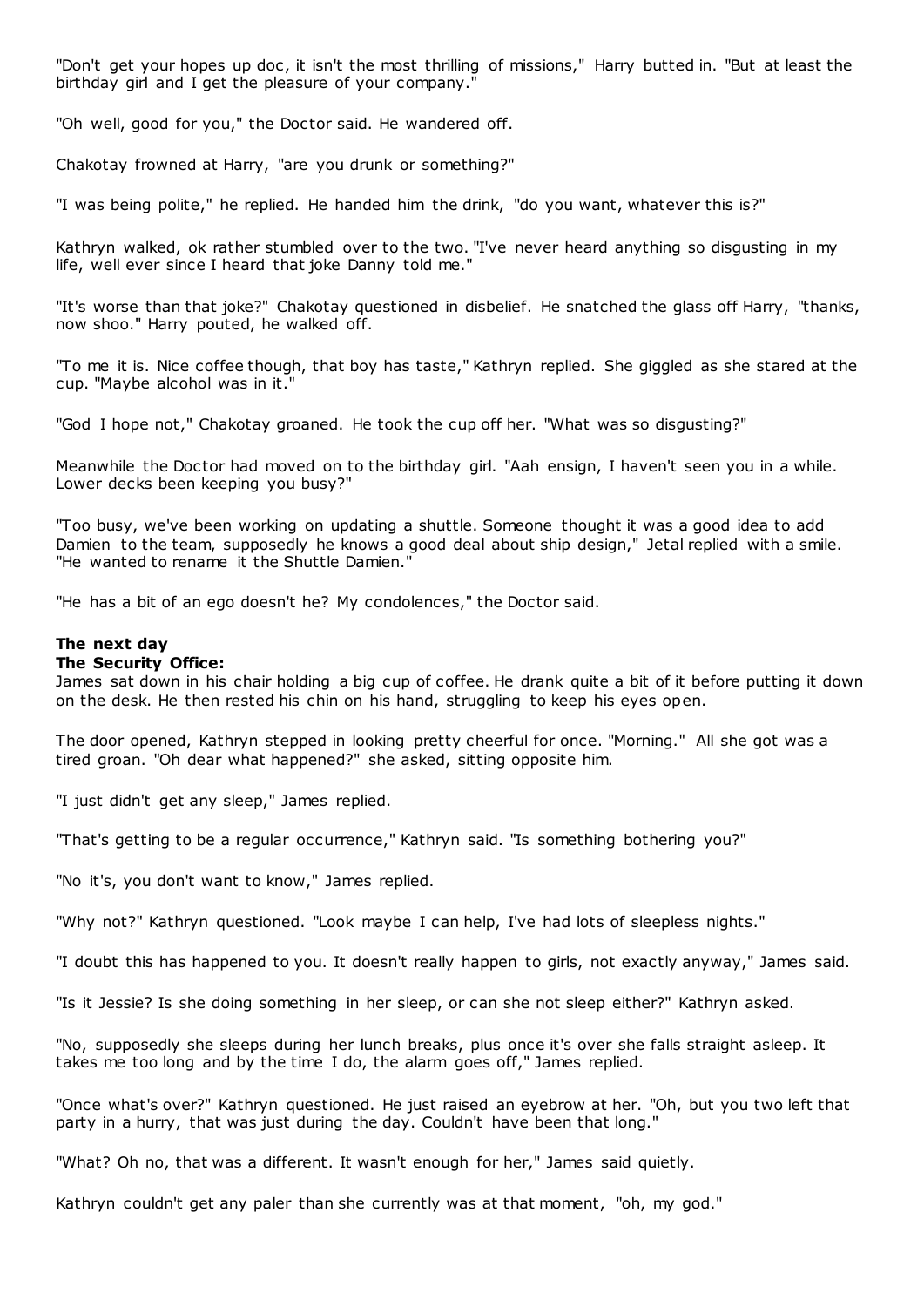"Yeah well, now you're where I am, kinda. She's just, uh extra friendly at this point in the pregnancy," James said.

"Oh that's what it is," Kathryn sighed.

"Yeah. Kes warned us both. She said it's good for her if I don't turn her down so much, but I haven't slept in days and she doesn't accept a no," James said, he had some more coffee. "Kes said if she gets too bad she can have a drug to calm her down but..."

"You don't want her full of drugs, I get it," Kathryn said.

"That's not just it though. I've heard horror stories where girls like this go for anyone," James muttered.

"Don't be silly. She cares about you and everything, she wouldn't," Kathryn said. "Don't you trust her?"

"Yeah I do, it's just I don't know what those hormones can do to her right now if I said no," James replied.

"She'll be ok. I think you're giving away too much. Maybe a little rejection will calm her down," Kathryn said.

"Really? You think so," James said.

Kathryn nodded her head, "yes, just put your foot down. You can do it, no problem."

"I wouldn't be too sure. It doesn't seem like I have much will power when it comes to this kind of stuff," James said.

"Hmm no, a lot of men don't," Kathryn muttered.

James narrowed his eyes, "hey it's not like I'd give into anybody. It's just, well it's Jessie."

"Then you'll have to live with the result," Kathryn said.

James glanced down at the cup of black coffee on the desk, "all right, I'll try."

"If you're so tired how do you even, um you know have the energy. No actually I don't want to know," Kathryn muttered.

"No I'm just tired mentally," James said with a raised eyebrow. "Oh and I can't keep my eyes open that easily."

"Well I suppose Slayers have to be able to miss one or two nights sleep a lot," Kathryn sighed. "Just try it anyway, it might work."

#### **Engineering:**

The Doctor wandered in with a cheerful look on his face, clutching his new holo-camera by his chest. He started taking random shots of crewmembers, most of which didn't look very happy about it.

B'Elanna and Tom were busy arguing nearby the warp core.

"I don't care Tom, I'd rather be single and childless for seventy years than lower myself to be with you," she grumbled.

"Oh come on B'Elanna, can't you give me another chance. I'll treat you nice," Tom said.

B'Elanna rolled her eyes, "somehow I don't think so."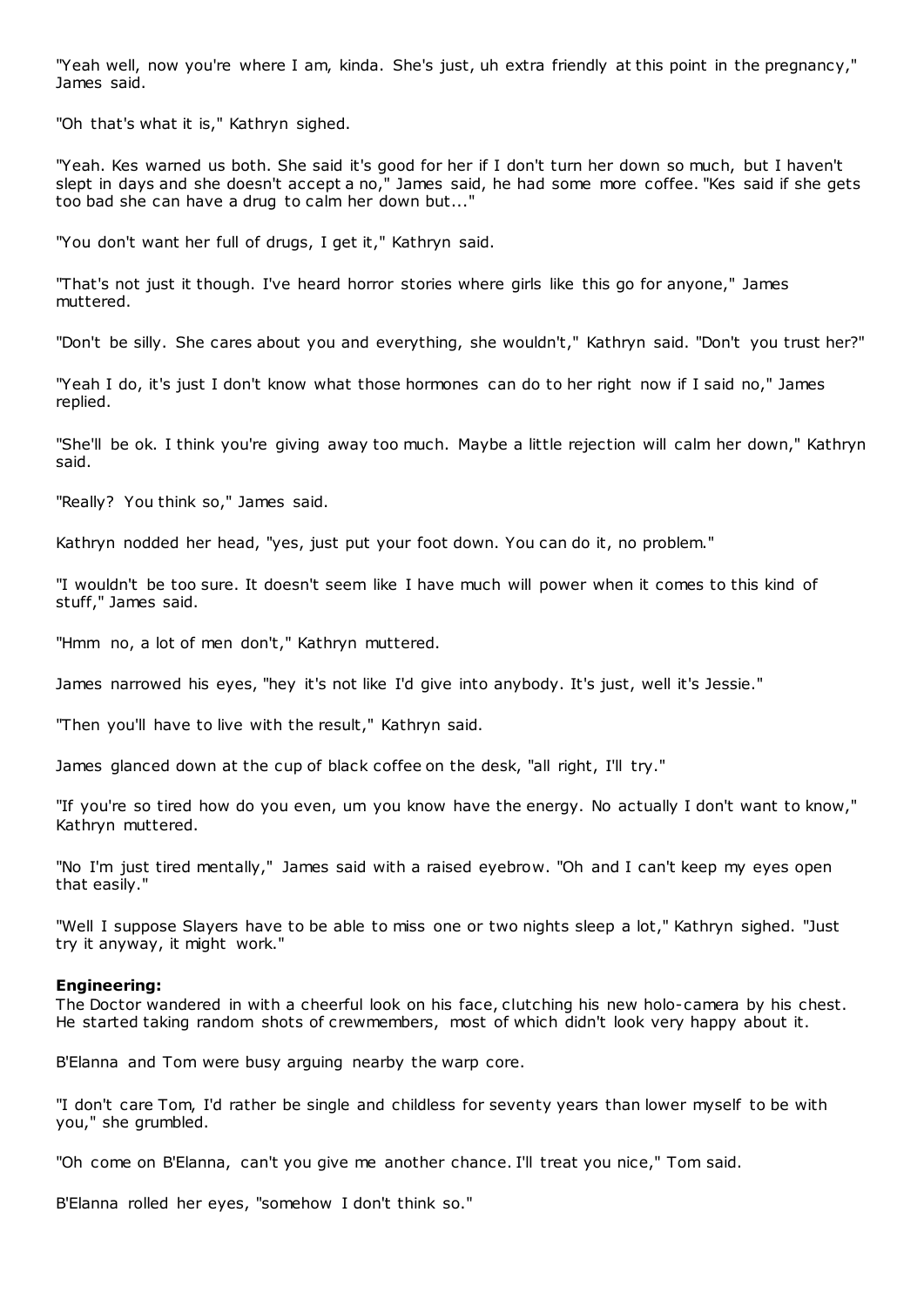Meanwhile one girl was voluntarily posing with Engineering equipment, while sitting on the console she was working on. The Doctor was busy snapping away. "Excellent now look like you're working."

The girl stared blankly, "what, I work here? Since when?"

Her console neighbour stared at her, "er since two years ago."

"Crap, I thought I got away with having no job," she muttered. She still continued to pose.

"What did you think you were doing here then?" the man bewilderedly asked her.

"Furthermore, I don't think a holodeck program involving Klingon monsters and whatnot is a good first date," B'Elanna muttered.

Tom still looked determined as ever, "I thought you'd like that, you're Klingon. That must be their version of a first date." What they didn't realise was that the Doctor was busy snapping pictures of them.

One picture had B'Elanna with an angry look on her face, Tom still smiling all confidently. The next picture had her raising her fist, again Tom was smiling like a prat. The third one had B'Elanna's fist a little higher, Tom's face suddenly realising what was going to happen. The fourth just caught the fist colliding with Tom's face, it looked twisted, a bit of blood was just coming from his nose. The fifth picture just had B'Elanna standing there. The sixth had B'Elanna staring angrily towards the camera, and an arm reaching towards it.

"What did you do that for!" the Doctor protested.

"I would ask you the same thing!" B'Elanna snapped. She stormed off.

Tom groaned from the ground, "damn, what went wrong?"

The Doctor sighed, "I think you need my expert advice Mister Paris, why don't you come with me and we'll discuss it during your treatment."

# **The Security Office:**

The door opened, Jessie stepped in between them. "Hey you."

"Hi Jess," James said as he quickly pretended to work hard at the computer.

"What you doing?" Jessie asked. She leaned her hands on the desk.

"Working, really important work," James replied.

"Uh huh," Jessie sighed. She made her way around the desk, she sat down on it and pushed the computer away. "Is it more important than me?"

"Um well it needs to be done very soon and you're supposed to be on duty too," James muttered. Jessie pouted. "No no, don't do that." He quickly got out of his chair. "I'm sorry Jess but you can't expect me to just drop anything I'm doing and, and you've asked for it every night, and you won't take no for an answer and now I'm tired..."

"Anymore ands in there?" Jessie giggled.

"Do you even care?" James bewilderedly asked.

"Care about what?" Jessie innocently asked.

"That you're wearing me out. You won't let me sleep at night, you won't even leave me alone during duty where I could have a sneaky nap or..." James replied.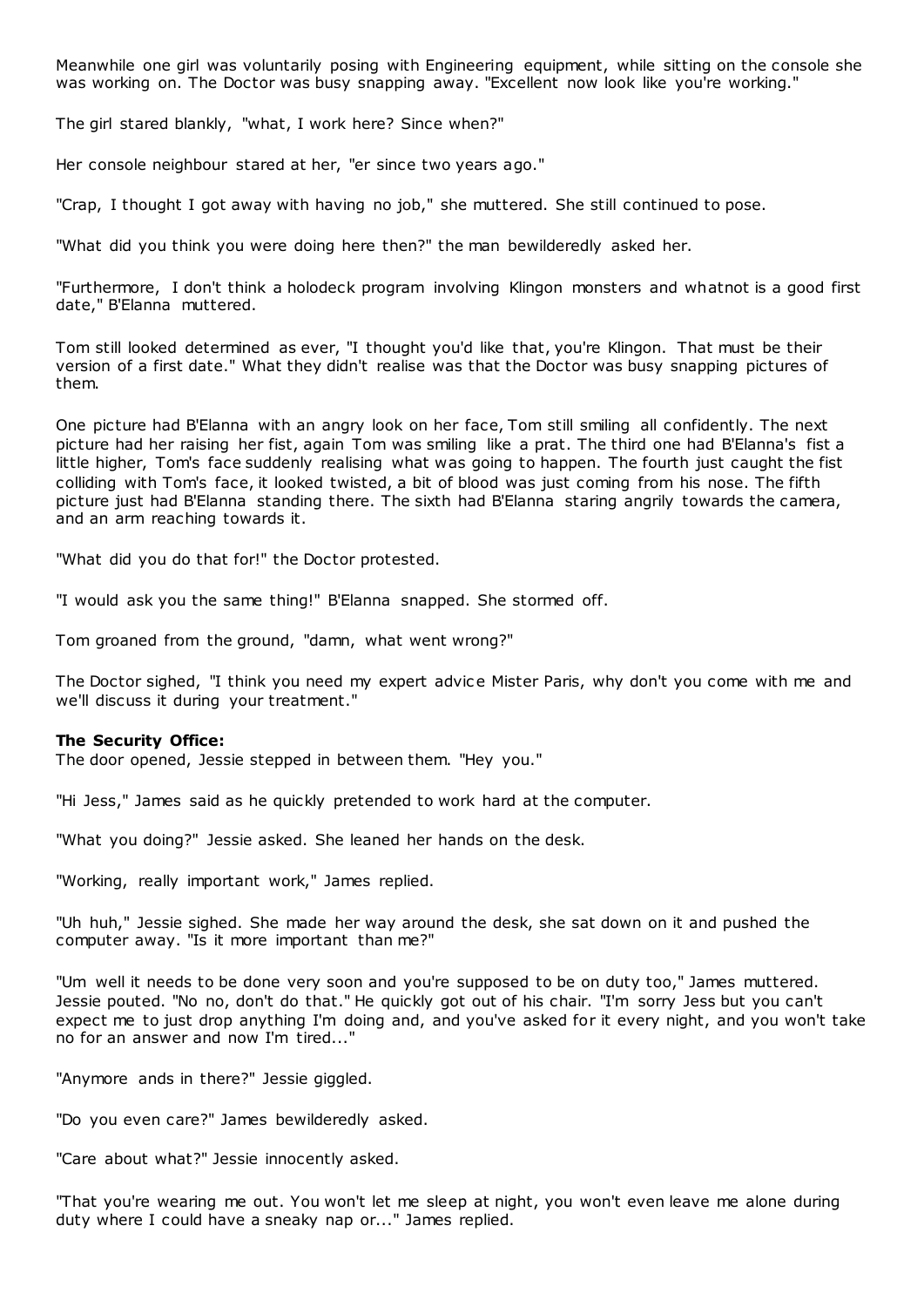"Oh, I manage to sleep fine afterwards and stuff, what's your excuse?" Jessie said. "Now stop being a baby and come home with me."

"Baby? How am I a baby?" James stuttered. "Can I have this one day off?"

"But you're a big strong Slayer, full of energy right? Why are you making a big fuss?" Jessie said. She gasped, "oh god, you're repulsed by me."

"That's really not the case, I'm just out of energy," James muttered.

"Then why are you... You think I'm ugly," Jessie said, pulling herself off the table.

"I don't, I still think you're gorgeous. I just need sleep, even just a little," James said.

"Sleep during the day, yeah right. You have trouble getting to sleep at nights," Jessie grumbled. "Prove you still like me."

"Oh I see, good idea Jess," James groaned. "Look it's no, you'll just have to have a cold shower or something. The same goes for tonight."

"Fine all right," Jessie said in a huffy tone. She eyed a PADD, she picked it up to look at it. "Hmm interesting," she let it slip from her hands. "Oh look what I did. I'll just pick it up for you."

James groaned into his hand, "I need help."

Jessie leaned over to pick the PADD up, but she could barely even reach her toes. "For god's sake," she grunted, she bent her knees a little to try again. Her left knee buckled, making her fall to the ground. James rushed over, knelt down then helped her sit up. She developed a certain smile on her face that he recognised immediately, "aaw I knew you'd change your mind, baby."

"Ugh," he groaned, letting go of her. She fell back onto her back.

"No, James I'm sorry, help me up," she moaned.

"All right but we're going to Sickbay," James said.

Jessie struggled to sit up on her own, "but why?"

"Two reasons. One it shouldn't be that hard to pick something up from the floor," James replied.

"Short arms," Jessie pouted.

"Yeah, you always kneel or bend your knees a little to do that," James said.

"I was trying to show off my butt silly," Jessie snapped.

James was about ready to headbutt the wall at this moment, "that's the second reason!"

"What's the first exactly?" Jessie pulled a face.

"I think that the baby's growing faster than it should, or else you wouldn't have fell over before," James said.

"Oh," Jessie said, glancing down at herself. "Maybe it's twins."

"That would explain the over the top flirtiness," James muttered.

Jessie smiled, "no that's not it, have you seen yourself in a mirror?"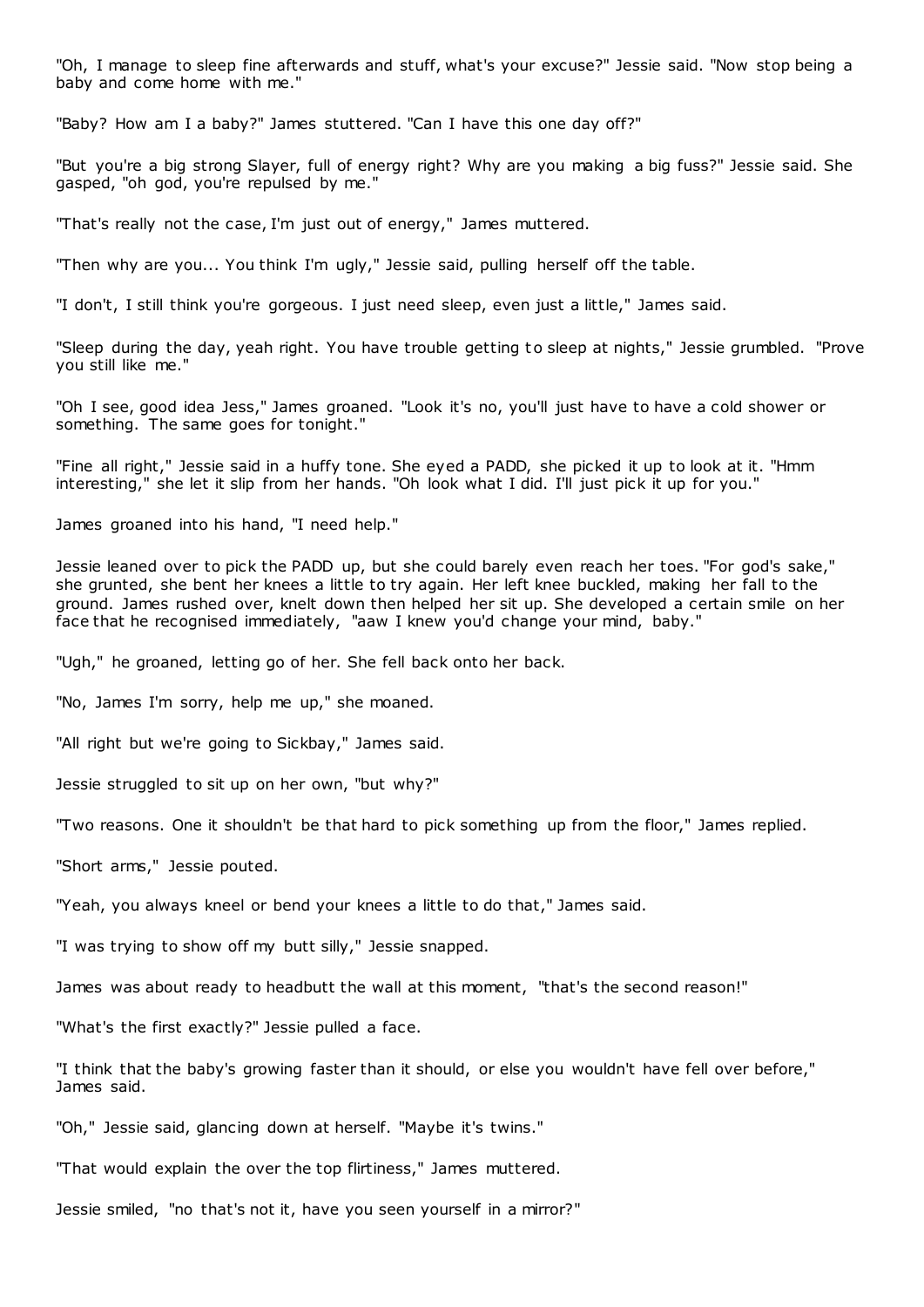"We're going now," James said.

Jessie groaned, "fine, after that can we..."

"No!" James snapped.

#### **Sickbay:**

"You're right it is, but I wouldn't worry about it," Kes said, putting her tricorder back down.

"Oh I am, what if by nine months the baby is really big," James questioned. Jessie giggled as she stroked his arm. "Never mind, Kes the other thing."

"Are you sure? It'll only have to be taken every few days, it's strong stuff," Kes said.

"Oh we're sure," James nodded his head.

Jessie pouted again, "I'm not."

Kes pressed a hypospray into her neck, "it should take a minute or so to work."

"So did you say it was twins or just fast growing baby?" Jessie asked.

"There's just one Jess," James said.

"Oh ok," Jessie sighed, fidgeting a little.

"So in answer to the earlier question," James said.

"Some babies are born bigger than others, it's not a problem. This just shows that it's perfectly healthy," Kes replied.

"Good. I'm not looking forward to labour day as it is," James said.

Kes smiled, "you're not? Even if it is a little bigger than normal it shouldn't make any difference, it'll still be...'

"Yeah I know, painful. Why do you think I'm not looking forward to it," James said.

"Just remember it's all worth it in the end," Kes said.

Jessie pulled herself off the biobed, "oh god." Kes and James glanced in her direction. She looked at them both with a tint of red in her cheeks.

"Is it working now?" Kes asked.

"Yeah um, gotta go, you know back to duty," Jessie stuttered. She rushed towards the door.

"Wait Jess," James said a little too late. "Oh great."

Kes frowned, "what's wrong?"

"She's probably not happy with me," James replied. "I didn't exactly have good restraints until today."

Kes sighed, "she didn't seem mad, she seemed more embarrassed."

#### **James/Jessie's Quarters:**

James walked through the main door. The living area was empty and dark, the only light came from the computer on the desk. It was on but was only showing an error message.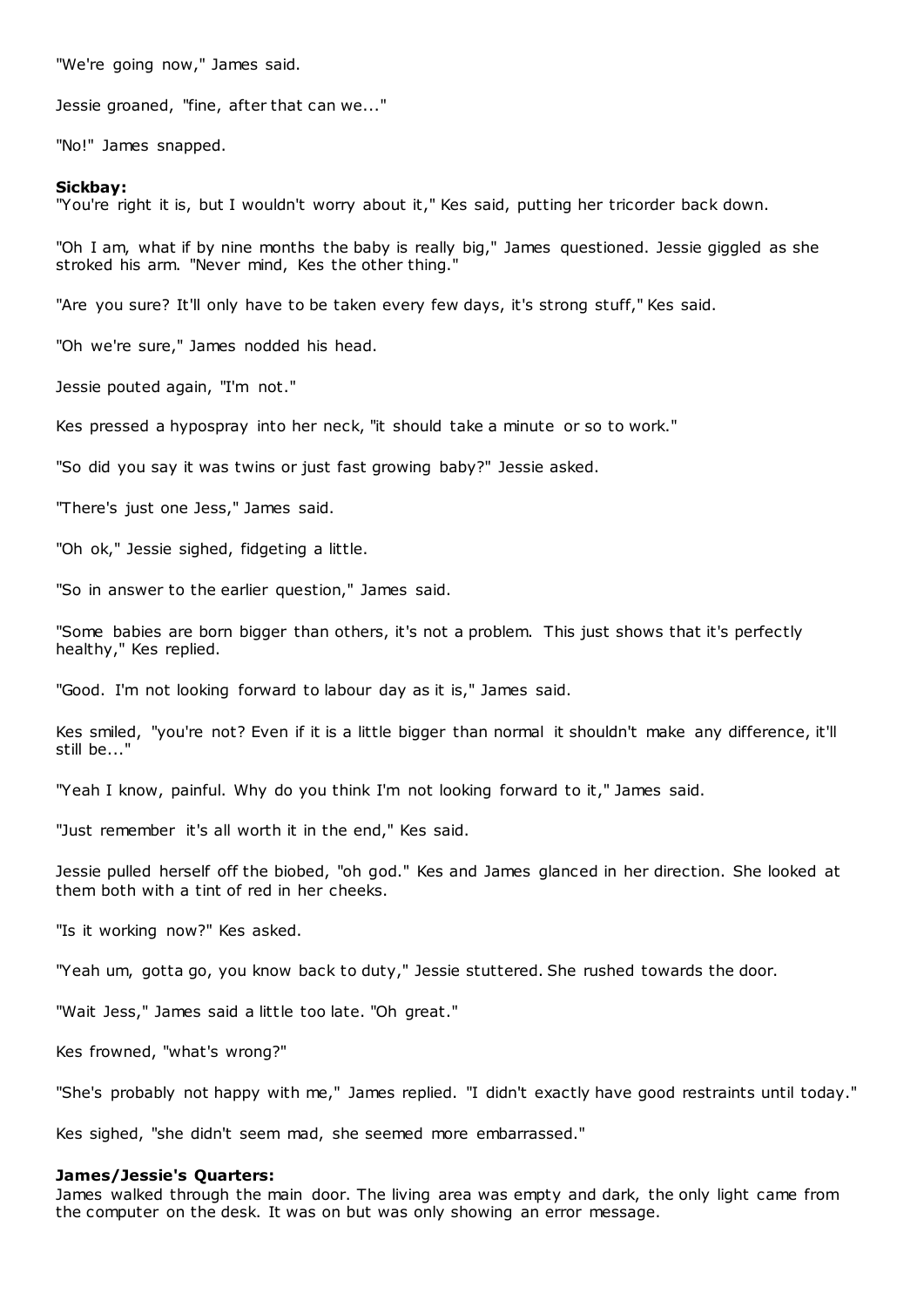"Crap," he muttered, walking over to it. With a few presses against the keypad it turned off. "Computer lights to 50%." The room lit up. "Jessie?" He headed into the bedroom, and found Jessie sitting on the floor nearby the bed, shaking. "This may seem like a dumb question but what's wrong?"

She looked up, "yeah it is dumb, dumb of me. I just saw the computer and freaked."

"Oh," James said as he sat down next to her. She edged away an inch. "Ok I was right, you're mad at me."

"No I'm really not," Jessie muttered.

"Yes you are. You're thinking I should have said no a lot of the time, and stuck with it," James said.

"You got it all wrong James," Jessie said. She used the bed to pull herself onto her feet. "You said no lots of times yes, but I wouldn't leave you alone. I'm just dirty." James stood up and stepped closer to her. "Just a dirty little slut, you must be disgusted with me."

"I'm not, it wasn't your fault," he said.

"You are. I remember how mad you were with me," Jessie muttered. "I'm sorry, I'll get out of your sight." She rushed back out, James could only sigh as he followed her.

#### **Sickbay:**

The Doctor paced backward and forwards in front of Tom while doing a big massive speech, he stared at the mad hologram with wide eyes while secretly edging off the biobed.

"Another good way to get a woman's attention is tell her how great you are," the Doctor said. He stared at Tom, "ok maybe we'll skip that part for you."

Tom narrowed his eyes, "thanks doc ."

"Then woo her with wine, chocolate and or flowers," the Doctor said. "And you have to dress appropriately, always look your best. Of course I don't have to do that as I'm always this dashing."

Tom rolled his eyes, "whatever you say doc ."

"And learn your prey," the Doctor said. "Find out what her main interests are, her favourite things and most importantly her peeves."

"Right now mine is you," Tom muttered.

# **The Bridge:**

"She kept moving away from her station, she'd either jump first or you'd hear her gasp and back her chair into the wall loudly," Chakotay said.

James closed his eyes and covered his face with his left hand, "she's still a little shaky about that ghost. A computer screen must have been on when she went into our living room."

"Yes well, like Faye I sent her home but I doubt that'll help. There are computers all over the ship. We're only an hour away from a planet that we were going to stop at, but we'll have to leave the area as soon as Harry and the Doc's shuttle comes back," Chakotay said.

"What's happened this time?" James asked.

"The locals don't really appreciate aggressive people in their space, something about a terrorist movement. They fear people like us will get involved," Chakotay replied. He shook his head, "they only think we're violent because that station we were at spread rumours that we harbour vampires, intentionally."

James frowned, "are there any other planets nearby that are not in their space?"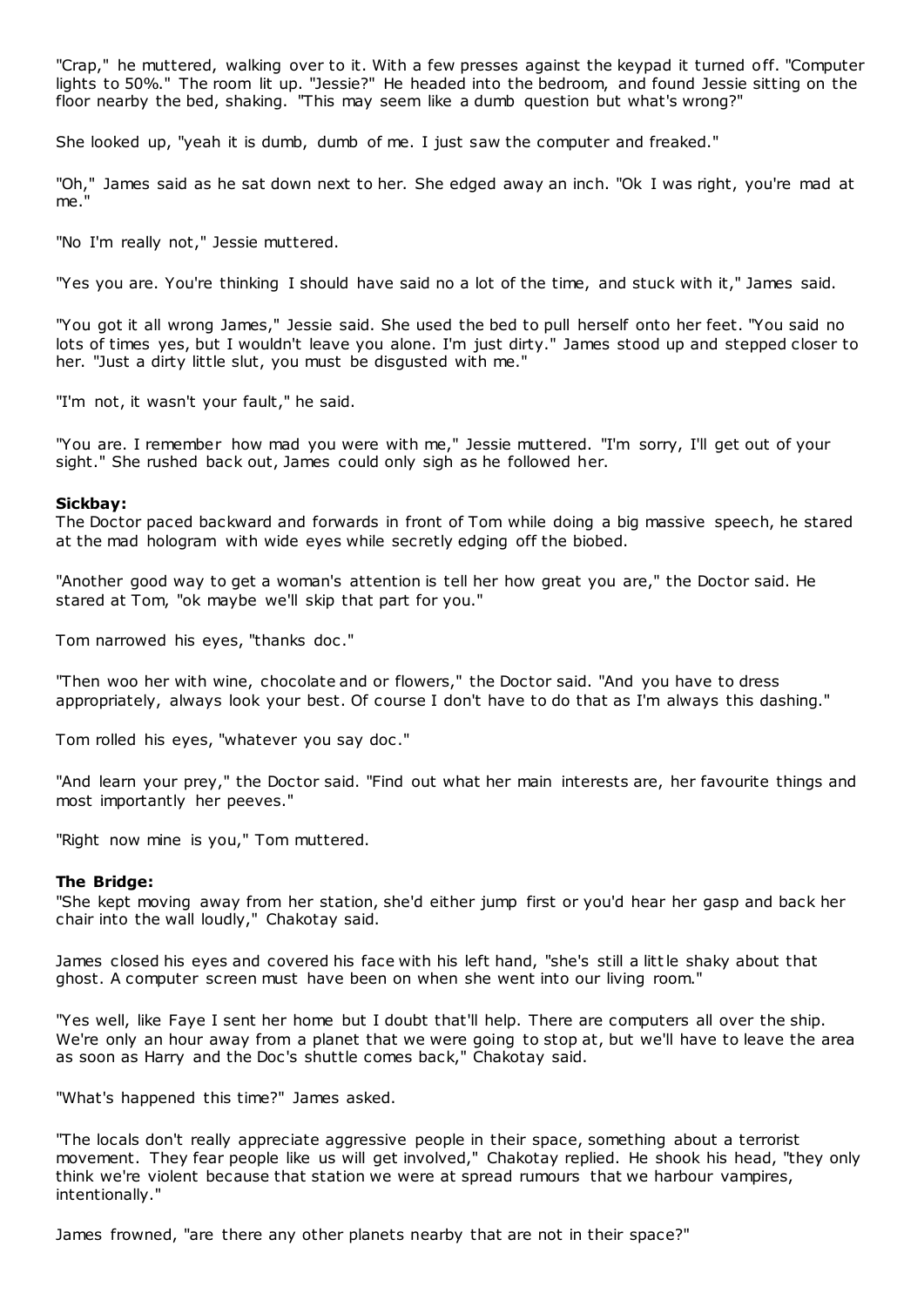# **Later**

## **James/Jessie's Quarters:**

Jessie lay on her side on the sofa, busy fiddling with a few chips on a plate in front of her with the fork. The door opened, James came through it. "Hi."

"Hey," she sighed.

"I heard what happened," he said as he sat down on a chair nearby her.

"Yeah I'm a big wuss. Scared of a few stupid computers," Jessie muttered, slamming her fork onto the plate.

"You have a right to be though. You've been through something, Faye's much worse right now," James said.

"I know that, but it's still stupid. We know the girl's moved on, there's nothing to be afraid of," Jessie said.

James stood back up, then knelt down in front of her. He took a hold of one of her hands, "I've got the perfect solution."

She sat up, "oh? What's that?"

"A three day trip away, just the two of us on a warm planet away from everything," James replied.

"That sounds nice. Don't tease," Jessie muttered, pouting her lips.

"I'm not teasing," James said with a smirk.

"I didn't know the holodeck was free for that long," Jessie said.

"It probably isn't," James said.

Jessie raised an eyebrow, "you said you weren't teasing."

"I'm not," James said as he sat next to her. "I got you exactly what I said."

Jessie stared with her eyes widened, "really but how?"

"Doc and Harry's mission will keep them away from the ship for three days. Voyager's off doing some survey thing until they're finished," James replied. "Chakotay said we have the three days."

"Really?" Jessie questioned. He nodded, her face lit up, a grin developed quickly. She threw her arms around him, "oh thank you, thank you. You're the best."

"I'm not really. You deserve a break," James said. "I wish we could go longer but..."

"It'll more than do," Jessie said. "Really, thank you."

"It's fine. Do you think you can keep calm long enough to pack, only a little," James questioned.

"I think so. I'll try to pack like I'm only going for an hour or so," Jessie replied.

"We're taking a shuttle so you can pack what you need for the weekend, just don't go too nuts. We'll get stuck going at impulse if you don't," James said.

Jessie narrowed her eyes, "I'm not that bad." She playfully punched him in the arm, "if I think I'm going for an hour, I won't overpack will I?"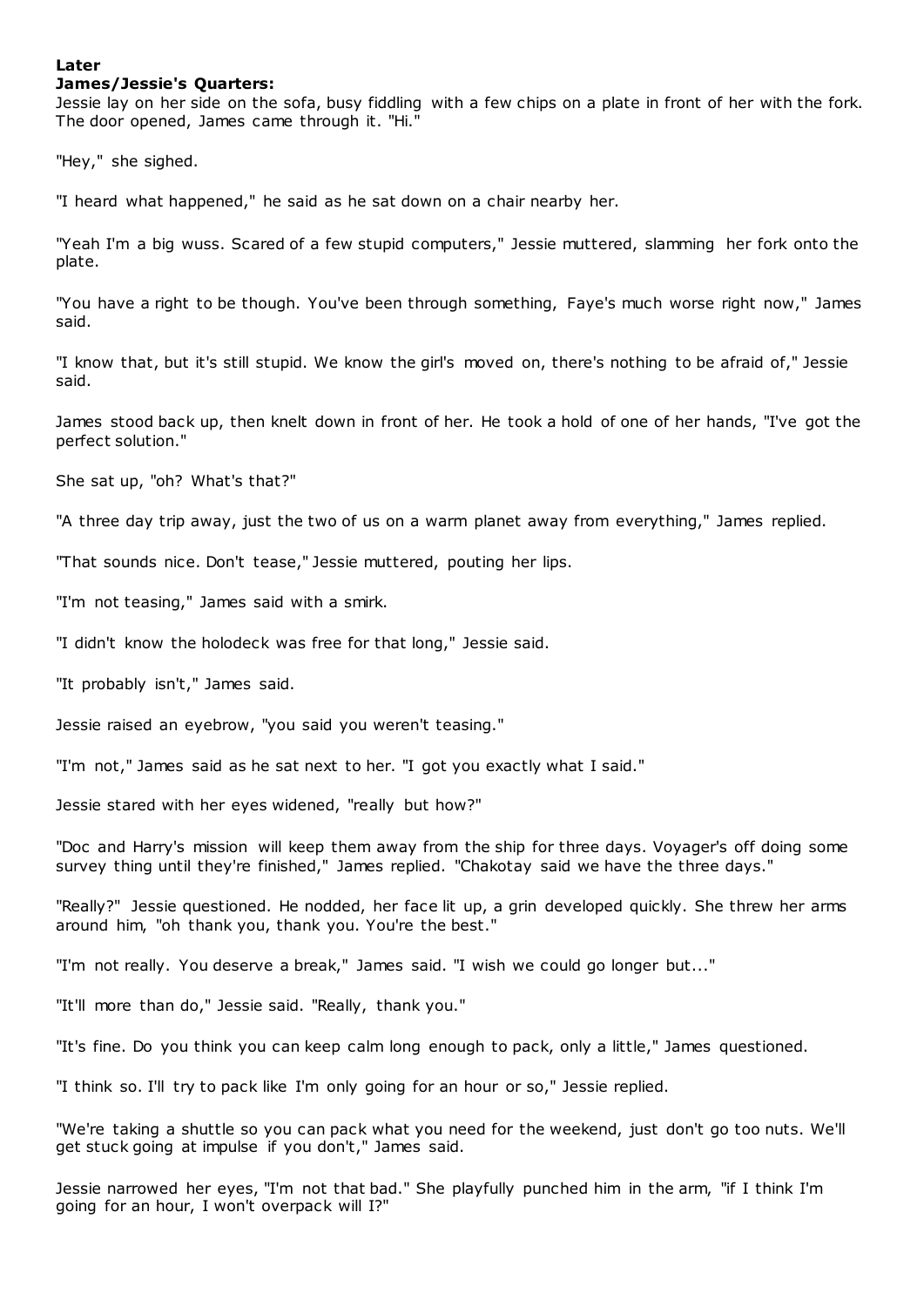"Ok fair enough, it's just if you're going for an hour, you wouldn't pack nightwear and stuff," James said.

Jessie smiled, she put a hand across his cheek, "I won't need any."

James raised an eyebrow, "ok we'll have to take those hyposprays with us."

"I'm set for a few days remember," Jessie said with a smirk on her face. "Imagine what I would have been like without it."

"It's for the best if I don't," James said. "You'd better start packing, we'll be leaving in an hour."

"Oh that's not nearly enough time," Jessie said, climbing off the sofa. She rushed into the bedroom.

## **Shuttle One:**

"Ok autopilot's set," James said. Jessie walked over to lean on his chair. "We can only manage Warp two. The Shuttle can't take the weight of your bag."

Jessie narrowed her eyes and messed up his hair with one hand. "Don't be cheeky, you managed to carry it right."

"Yes I did, but I can't go at warp or carry two people either," James said as he fixed his hair.

"Three, and you probably could. You can lift yourself up easier than most people can," Jessie said. She walked to the back of the shuttle and sat down.

"True, you and the kid are a lot lighter than that bag," James said as he got up.

"Ok no more jokes about my bag," Jessie pouted.

"I'll try," James said, he sat down next to her. "When did I run at warp anyway?"

"I didn't mean that part," Jessie laughed. She leaned forward to kiss him briefly on the lips. When they parted he sat closer to her. "Did I thank you for the trip?"

"Lots of times. You can thank me by relaxing and enjoying yourself ok," James said.

"All right, all right," Jessie sighed. She closed the gap between them on the chair, and placed a hand on his arm. "Are we still in communications range?"

"Yeah why?" James questioned. "I think a neer neer is a little too mean."

Jessie smirked, "no, I want to tell everyone what a great guy I have, and then do the neer neer."

"All right, who is the guy, I'll kill him," James said, pretending to sound angry. "Though if he made you happier than I did, I'd have to leave it."

"James stop it," Jessie giggled. She placed her other hand on his cheek, caressing it with her thumb. "You're the only guy I want, and that's never going to change."

"Even if I make too many bag or suitcase jokes?" James questioned.

"I'll tolerate that, yes," Jessie replied. "How long do I have to flirt and touch you before you'll kiss me back?"

"Hmm maybe a few more seconds," James said. He leaned into kiss her, one arm went around her waist. The kiss was interrupted by the shuttle shaking rather violently. The consoles started beeping madly.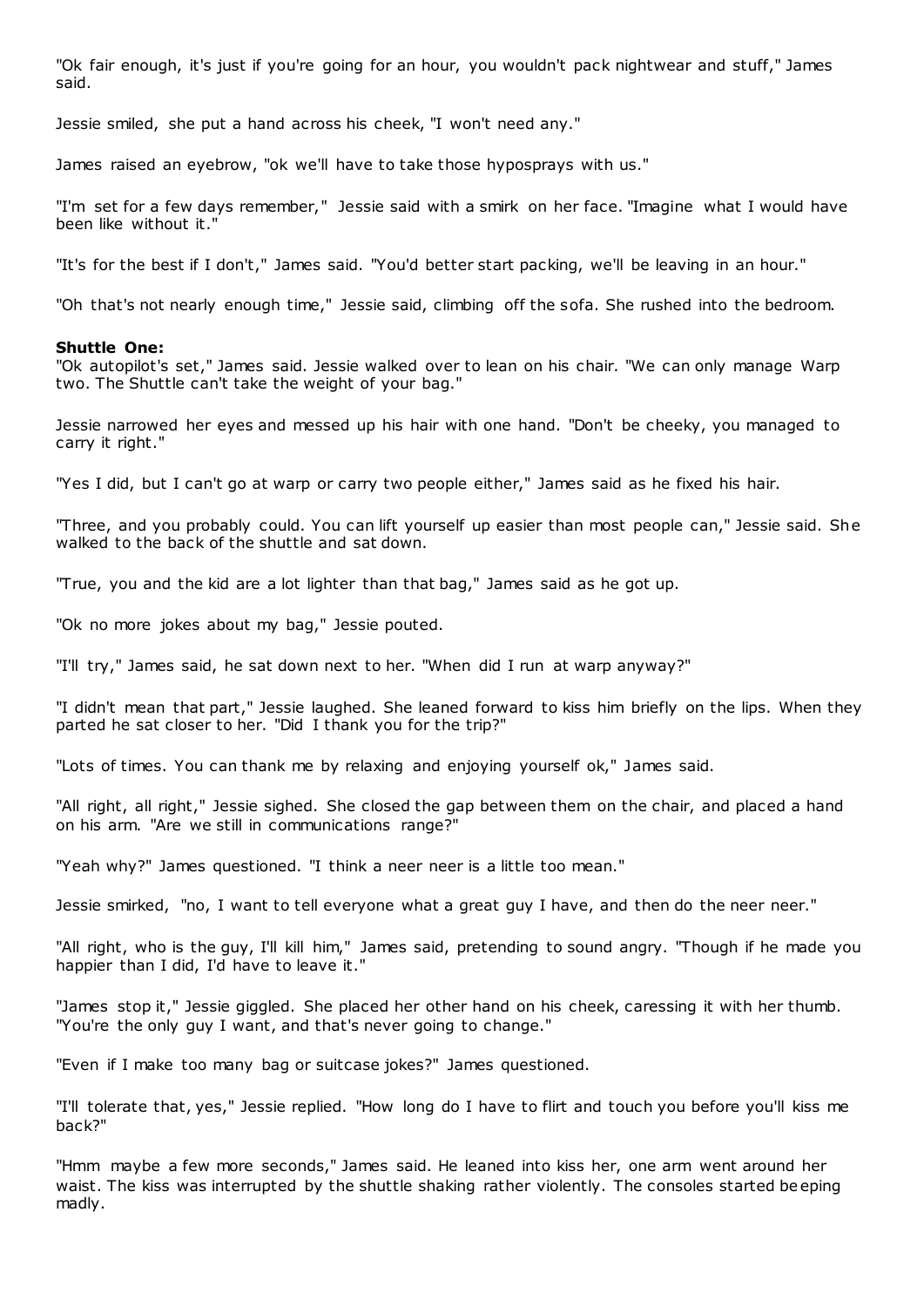"What the?" James muttered. He got up and rushed over to the station he was at before. Jessie walked over slowly.

"What is it?" she asked.

"We were just hit by a shockwave," James replied as he worked. "It came from the nearby planet."

"Ok I hope that's nowhere near where we're going," Jessie said.

"It's not," James said.

The shuttle shook again. "What now?" Jessie groaned.

"Some idiot's firing at us," James replied. He keyed in a few commands. "Alien vessel, why are you firing at us?"

A rough male voice came over the comm, "lower your shields and prepare to be boarded. You're being arrested for the bombing of the Lactivia Canteen."

"You mean the bombing we've just arrived at and were hit by a shockwave by?" Jessie muttered.

"Ok you got the wrong ship, better luck next time," James said.

In: "Lower your shields or we'll do it for you."

James rolled his eyes, "he cut me off." The firing continued. Jessie sat down at the other station. "Sorry about this."

"Don't, it's not your fault," she said.

The weapons fire grew more intense. James eyed his station with wide eyes, "crap, an overload's building."

"Where?" Jessie questioned, she raised from the chair just in case. They both could hear the sound of the overload building up. James also stood up, he glanced at the station Jessie was standing at. He quickly grabbed a hold of her and pulled her away from the stations. Just then they exploded, sending sparks and smoke everywhere, and them to the ground.

The room quickly filled up with smoke as the station itself caught fire. Jessie groaned as she lifted her head off the ground, she only managed an inch or so. The smoke got into her lungs, she put a hand over her mouth to stop herself from breathing in anymore. She tried to pull herself up but a heavy weight was pressing most of her down.

"James?" she coughed, turning her head to the left. The smoke cleared a little with a wave of the hand in front of her face, she caught sight of James' head resting right next to her, but unlike her he was unconscious with a nasty looking burn across his left cheek. Then she realised he was in fact the weight holding her down.

The sound of a transporter beam came from behind her, two men's figures appeared in the smoke. Jessie just managed to catch a quick glimpse of them before passing out.

Jessie awoke to the sound of men cheering, hooting or yelling coming from all around her. She looked around at her blurry surroundings, her vision then started to clear. Standing all around were scruffy, dirty looking men with Klingon like forehead ridges except a little less pronounced. A few were fighting with one another, a lot were watching her like a piece of meat.

One of the men marched forward to grab her by the arm, he dragged her up onto her feet. He pushed his scarred unshaven face right into hers. He appeared to sniff the air. "You'll do," he spat.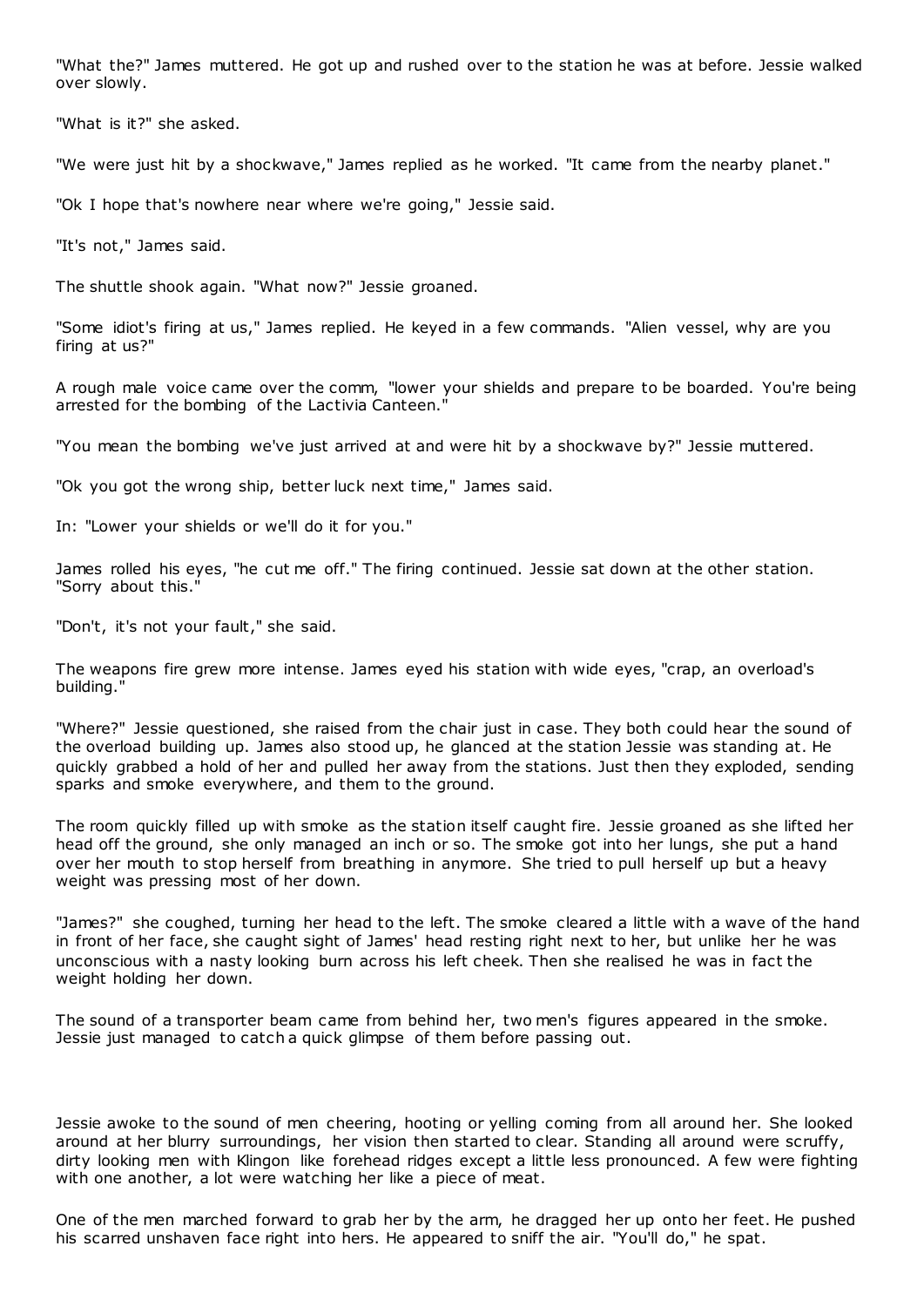She looked disgusted as she wiped directly underneath her left eye. "No I won't, whatever it is you want." A few other men ran forward two of them grabbed a hold of her.

"Not this time Pit, you got the last one!" one snarled.

"You'll get her when I'm done with her," the first man snapped.

"I'm not having one of your pity hand me downs," another growled.

"Ok none of you are having me in anyway," Jessie muttered. She tried to pull away, but the three continued playing tug of war with her. The man named Pit pulled her roughly in a different direction, tossing her back to the ground while pulling a sharp bit of metal out.

"I claimed her first! Do you have a problem with that?"

The two growled as they backed away. A hand grabbed a hold of Pit's arm from behind, he was pulled backwards. He turned around only to a different piece of sharp metal pressed against his neck.

"I knew I'd seen her race before, she's one of yours."

"You're right, she's mine," James said in a different tone voice to usual. Jessie looked up at him with a shocked expression on her face, she turned away in disgust.

"I claimed her first," Pit hissed.

"Claim all you want, you know you can't act on it," James muttered. He pushed him away and headed over to Jessie. He leaned over to help her to her feet.

"Go on, take her for now," Pit said, backing away.

"Come on, let's go." James took a hold of Jessie's arm and dragged her away wit h him as gentle as he could.

"Ow hey, there's no need for that," she grumbled. They got away from the crowd, James let go of her arm.

"Sorry, didn't mean to," he said.

Jessie stopped in front of him, "mean to what? Hurt my arm, talk about me like I'm somet hing you own."

"Both yeah," James meekly replied. She put her most strongest glare on her face. "Look I'm sorry. The people here, they treat women a little differently. If I act normal around you, guys will challenge me for custody. And if you're yourself they'll be more interested in you."

"Great, my favourite kind of men," Jessie muttered sarcastically. "I get the first part with you, if they think you're soft they'll think they have a shot. The second part I get less, wouldn't they prefer weaker girls who do as they're told?"

"Some do, but most of the guys here love a challenge. Don't take this the wrong way but you're a good challenge for them," James replied.

Jessie sighed, "great, so you have to act like them and I have to..."

"Be your opposite," James said. They continued walking down a *corridor* of tatty shelters covered with big blankets, and prisoners sitting around, most of them arguing with each other. They watched one guy slap a girl hard, she ran into the shelter.

"I'm not loving this one bit," Jessie pulled a face.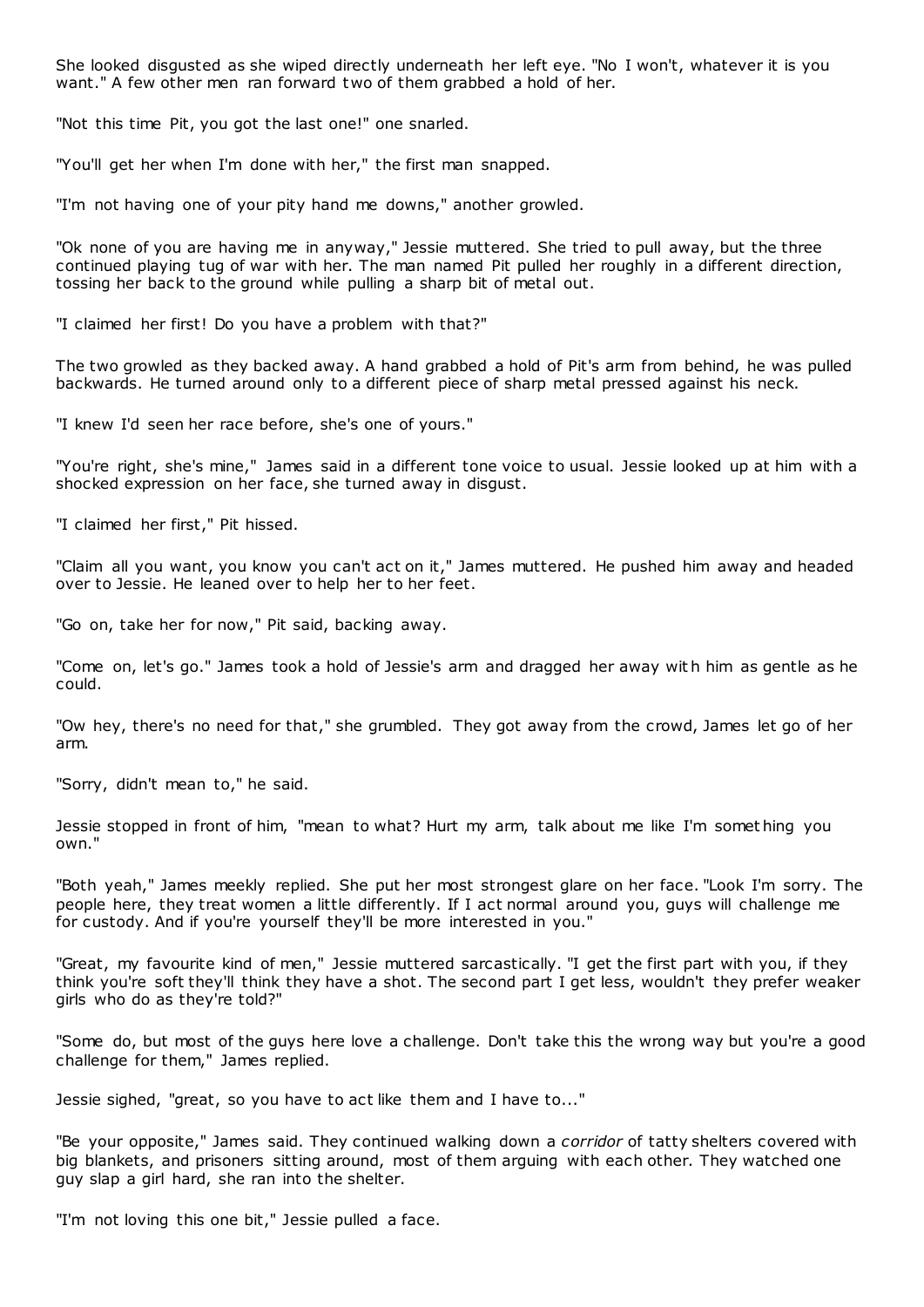"No neither am I, but it's the only way to avoid more fights," James said. "I'm not going to go as far as that guy though."

"Good, cos I'd like for you to keep all your parts," Jessie said.

James smiled, he slipped an arm around her, "you don't know how much I missed you, three days of being on your own in a place like this."

"Aaaw, you are keeping your pieces, it's just if you hit me," Jessie said.

"I know," James said.

Jessie frowned, "wait, more fights. That wasn't even a fight. Wait again, three days. I think I just answered the question I was about to ask there."

"I think it's been three, you lose track of when one day ends and another. I just didn't like everyone's attitude, I still don't but you know I'm not fighting it anymore. Plus I wasn't too happy cos I didn't know if you were ok," James said.

They passed two aliens, both of which looked at James in fear and picked up speed.

"Ok they looked pretty soft," Jessie commented.

"No they're not. They just stole the food I managed to find," James said. They stopped outside one shelter, in front of it stood a few heavy looking containers. He pushed them away to reveal the entrance. They both went inside, he closed it back up.

"So, who did you punch for this place?" Jessie asked.

"The ones we just walked passed, they always steal food and shelters so it's only fair," James replied. "So, what happened to you after the shuttle attack?"

"Well I remember you saving me from the overload, men beaming aboard. I must have passed out from the smoke. I woke in this brig where they interrogated me, there was this court hearing with a judge. He said you had confessed doing the bombing for the both of us," Jessie replied. "I don't know what happened after that, I just woke up at the bottom of that slide thing."

"The same thing happened to me, I don't get why they waited a few days to put you in here though," James said.

Jessie shrugged her shoulders, "I definitely didn't wait that long in the brig, so I'm not sure what happened."

"You said they interrogated you, are you hurt?" James asked.

"They treated most of it, it wasn't that bad. You said they treat women badly, it was almost like they were hesitating," Jessie replied. "You?"

"Yeah they treated the worst for me. That chute thing was the worst part for me though, I didn't land too well," James said. "It seems to be the only way out of this dump though."

"You know I can't climb up those things," Jessie muttered.

"I know, even if you could it's blocked by a forcefield. It only opens to let newbies and food in," James said.

"What kind of food?" Jessie asked.

"They're like the rations Voyager have," James said as he picked up a small bag. "Those guys didn't leave much though." He pulled out what looked like a pale yellow bar of soap. "This is the last one."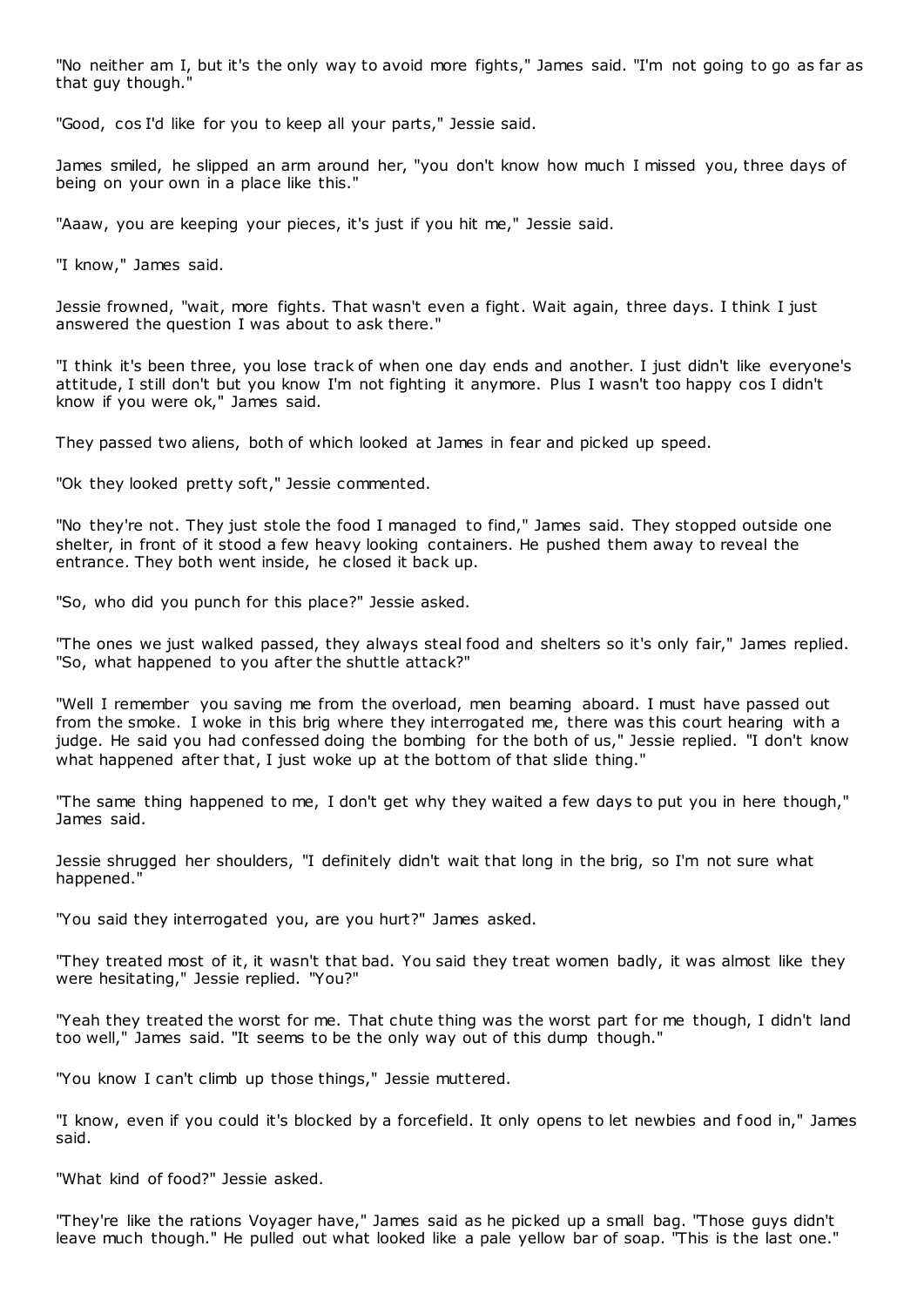"No thanks, I couldn't eat that," Jessie muttered.

"You have to, there's nothing else," James said.

Jessie pulled a face, "I'd rather wait until Voyager..."

James forced the so called food into her hands. "We could be here for days, weeks. This isn't the time to be picky!" he snapped at her.

Jessie widened her eyes, "ok calm down, I will."

James sighed and shook his head, "sorry, it's this damn chip, mark two that is, not the other one."

"You've got another chip?" Jessie questioned as she sat down. She made an attempt at eating the so called food.

"You should have one too," James said, sitting down opposite her. He brushed away some of the hair away from the back of his head, revealing an implant about a centimetre in width. Jessie put a hand on the back of her own.

"Oh great," she groaned, scratching at it. James quickly took a hold of that hand.

"No don't do that, it makes it worse."

"What does it do exactly?" Jessie asked.

"All I know is that it makes everyone easily irritated. That's why everyone's so aggressive," James replied. "I wouldn't try taking it out, one guy hasn't really been up since then."

"Oh... right, so what should we do?" Jessie asked.

"Find a way out. I was going to go and look for supplies that could help lower that shield, or maybe another exit other than the chute," James replied. "And maybe some food to keep us going."

"Food here?" Jessie said. "Anyway shouldn't I do it, this race thinks that women do the shopping."

James raised an eyebrow and smirked, "maybe but I'm sure most human women actually like doing it. You're not going instead of me, it'll be safer if you're here."

"Why not, I can take care of myself," Jessie muttered. "Oh yeah, I forgot. I have to be a helpless little girl don't I?"

"Unfortunately," James said. "I'll be back soon, the door will be sealed so you should be fine."

James quickly pushed through the little gap in the doorway, then sealed it back up. Jessie marched over to him, "where have you been! I've had people banging on those things at the door, trying to get in."

"It's ok, they're about seventy plus stone each or something," James said. "There's no big strong muscley guys here, or Slayers."

Jessie eyes were now wide and fiery, "it doesn't mean you should leave me alone for that long!"

James put a hand on her shoulder, "Jess calm down, this is a big prison and a few morons kept me. I didn't mean to."

"Sorry, I don't know why I..." Jessie muttered, fidgeting a little. "That's weird."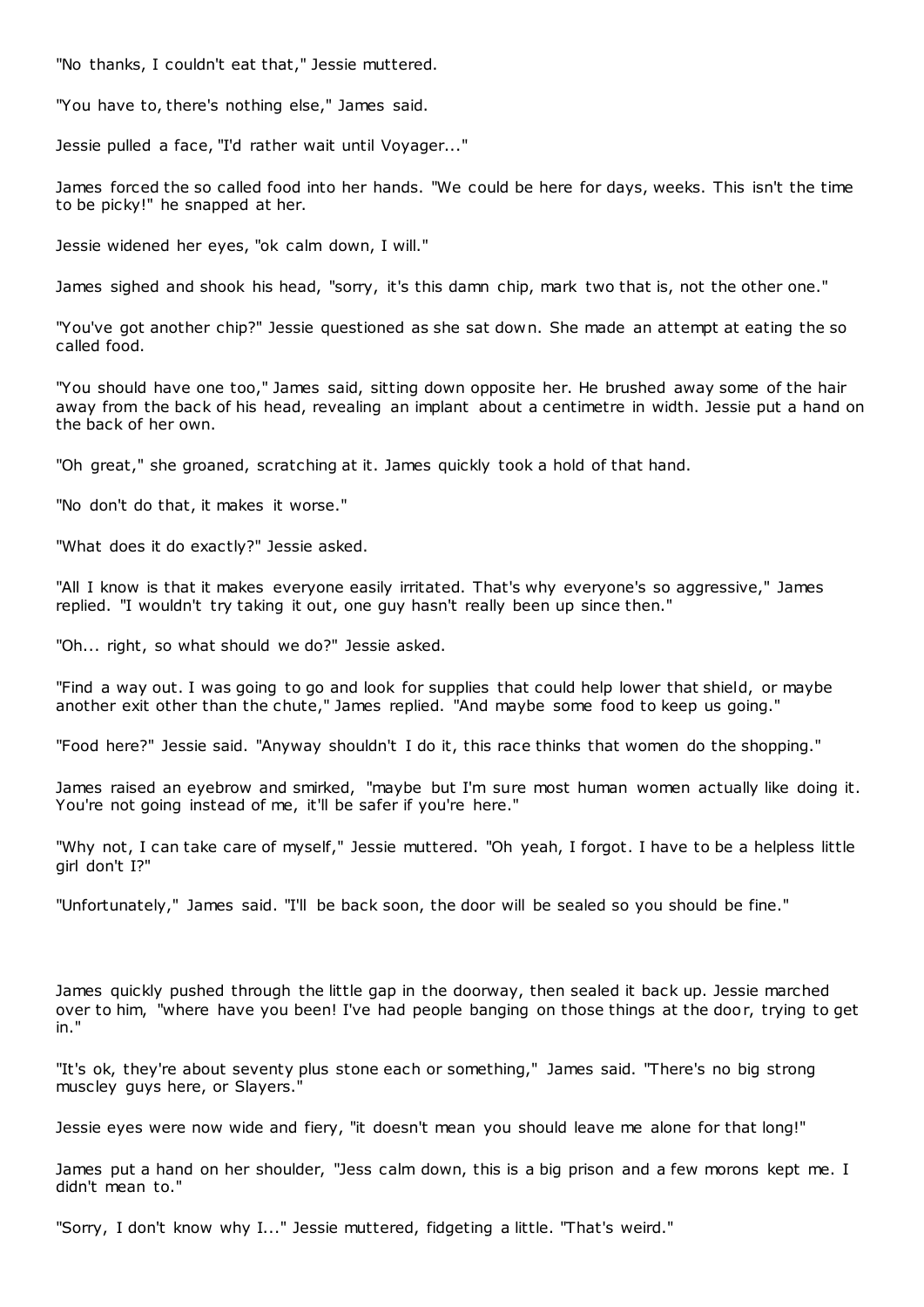"It'll be the clamp, that's what they call it by the way," James said. "They really shouldn't have gave that thing to you."

"What does that mean exactly?" Jessie asked, eyes narrowing again.

James smiled nervously, "you know, pregnancy mood swings and um you know. You don't really need one."

"You can talk mister," Jessie grumbled. "Well, how did it go?"

"Well some of the natives are friendly, kinda, but none of them have any food," James replied. "Though they are only friendly cos..." he trailed off, glancing away briefly, "I don't know why."

"You've got quite a reputation here I know. Those men who tried breaking in were after you," Jessie said.

"That's weird, the only ones who know I'm here were the ones that stole our food," James muttered, walking passed her. "I did find something though." He turned around and pulled out something from behind his back.

"Um, a pipe, does it have water in it or..." Jessie muttered.

"Well I was thinking if we could find some loose wires somewhere, I can use it to short circuit the forcefield," James said.

"Huh, ok then, don't ask me to help. I have no idea how you'd do that," Jessie said. "You think you can do it, for sure?"

"Hopefully, at the very least it'll keep me distracted until Voyager finds us. Most of the prisoners here would agree that I need a distraction," James said.

"And you had the nerve to hint that I was the violent one," Jessie muttered, raising an eyebrow. She sat down, "how are they ever going to find us here?" She put her hands over her face, "I can't stay here for the next five or so months, we can't have the baby here."

"The longest we'll be here is another few days. We've been gone for the three days so they're probably looking for us now," James said as he sat down next to her. "And FYI I meant the clamp makes your mood erratic, and the mood swings do that anyway." Jessie cried into her hands, he put an arm around her. "I'll promise we'll get out of here." He kissed her on the forehead, "I promise."

Jessie looked up from her hands and stared at him.

James and Jessie were lying on the ground next to each other. Jessie turned onto her back in her sleep, James had one arm around her stomach, her head was resting on his other arm.

An alarm went off in the distance, a lot of men started cheering and hooting. Jessie woke up suddenly, "what's going on?"

"Hmm, are you hungry?" he replied with a smile.

They rushed back towards the chute, they weren't the only ones there though. Surrounding it were most of the prison population. The chute opened up, a good few dozen of the soap looking things dropped out of it. Everyone scrambled to get their hands on some of their own.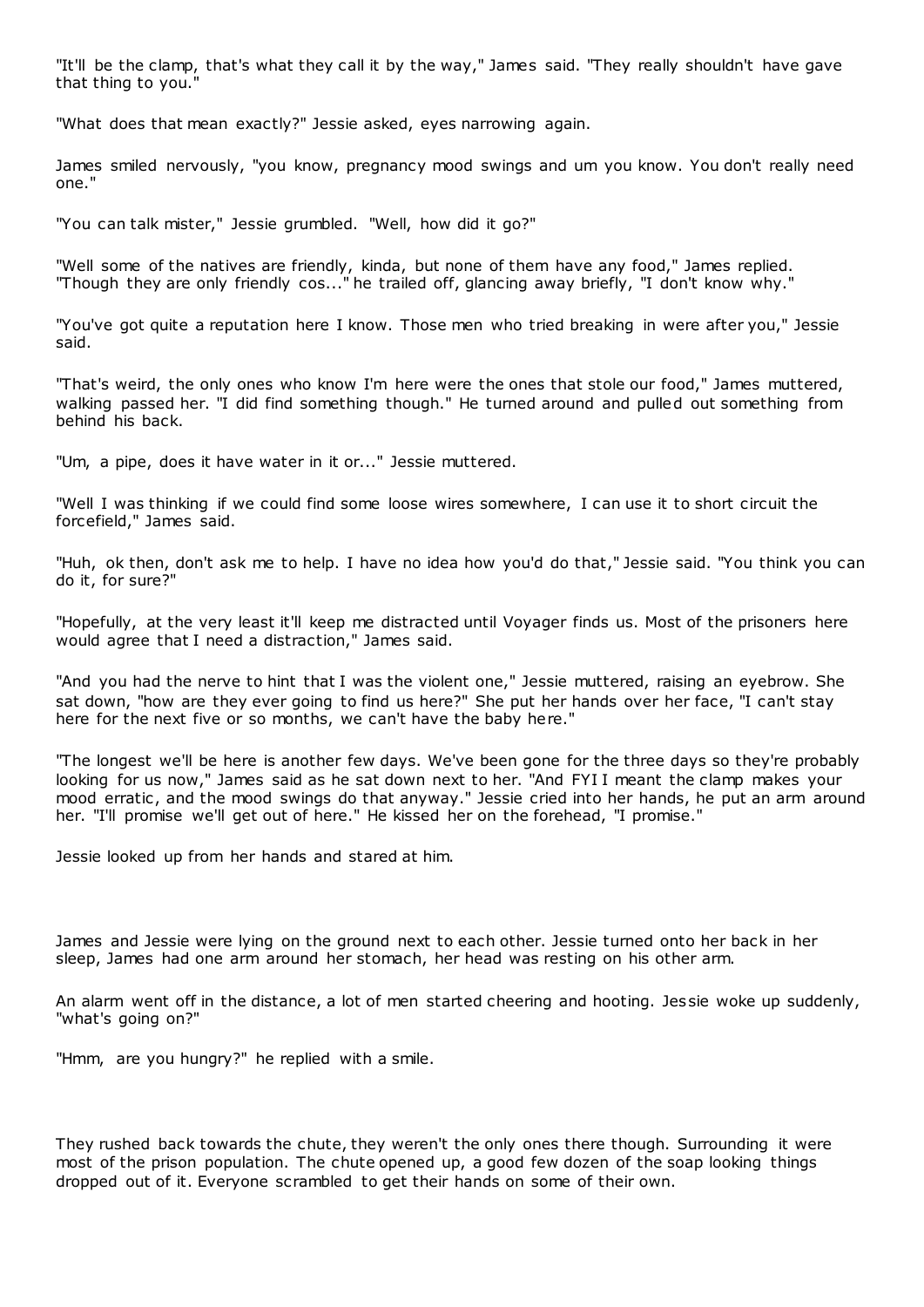James knelt down to get an armful. One guy tried to stand on his hand as he reached out to get a few more, he just grabbed his ankle tightly without even looking. The guy screeched, then stumbled backwards as he let go of it.

"Are you ok?" Jessie questioned.

James stood back up, "yeah, he didn't get a chance." Another guy walked passed them with an armful of food. A second man grabbed a hold of him, put a knife to his throat. James and Jessie watched him kill the man, he dropped the food and then dropped himself. The killer knelt down to pick it all up. Like he didn't do anything, he began snacking on one of the bars.

"He wasn't going to eat it all anyway," he said, walking away.

Jessie glanced up at James, "and he seemed the most normal, and tame ones."

"Yeah, the worst ones are always the ones that don't look it," James said.

"Yeah I know that too well," Jessie said, smiling at him. She walked off. James frowned as he watched her, he then followed her.

"Ok what does that mean?"

Jessie stood next to James, he worked on an open panel full of wires. A few extra wires were attached to the pipe he was messing around with.

"How's it going?" Jessie questioned.

James sighed, "not good." He slammed a hand into the wall, and I mean into it. "I just can't concentrate, my head's all blurry and..."

"Yeah I know what you mean," Jessie muttered. "Just think about getting back."

"No I tried it," James grumbled. He glanced at her, "have you tried eating again?"

"Not since I nearly threw up while eating the last one, no," Jessie muttered in response. She sat down to pick up one of the rations, turning a shade paler. "I can't, I don't know what it is but it makes me feel sick. Typical."

"Just try to think of other food when you eat it, that's what I used to do with Neelix's," James said as he turned back to the panel.

Jessie groaned, "no I can't, you know I have an aversion to almost every kind of food right now."

"You have to, you can't not eat any food. If thinking of other food won't help just think about the baby, do it for it," James said, trailing off a little. He turned to look at her again, "sorry I... it can't be made of anything you have an aversion too or anything with taste. It's just tasteless, I know you don't like food like that. That's all it is."

"Yeah," Jessie sighed. "I hope Voyager actually noticed we're, they will have by now right?"

"Maybe, I lost track of time," James replied. "Just think about what you're going to eat when you get back."

Jessie stared at the ration she held in front of her face, "ok, um..."

"Tell me, it might help me concentrate better," James said.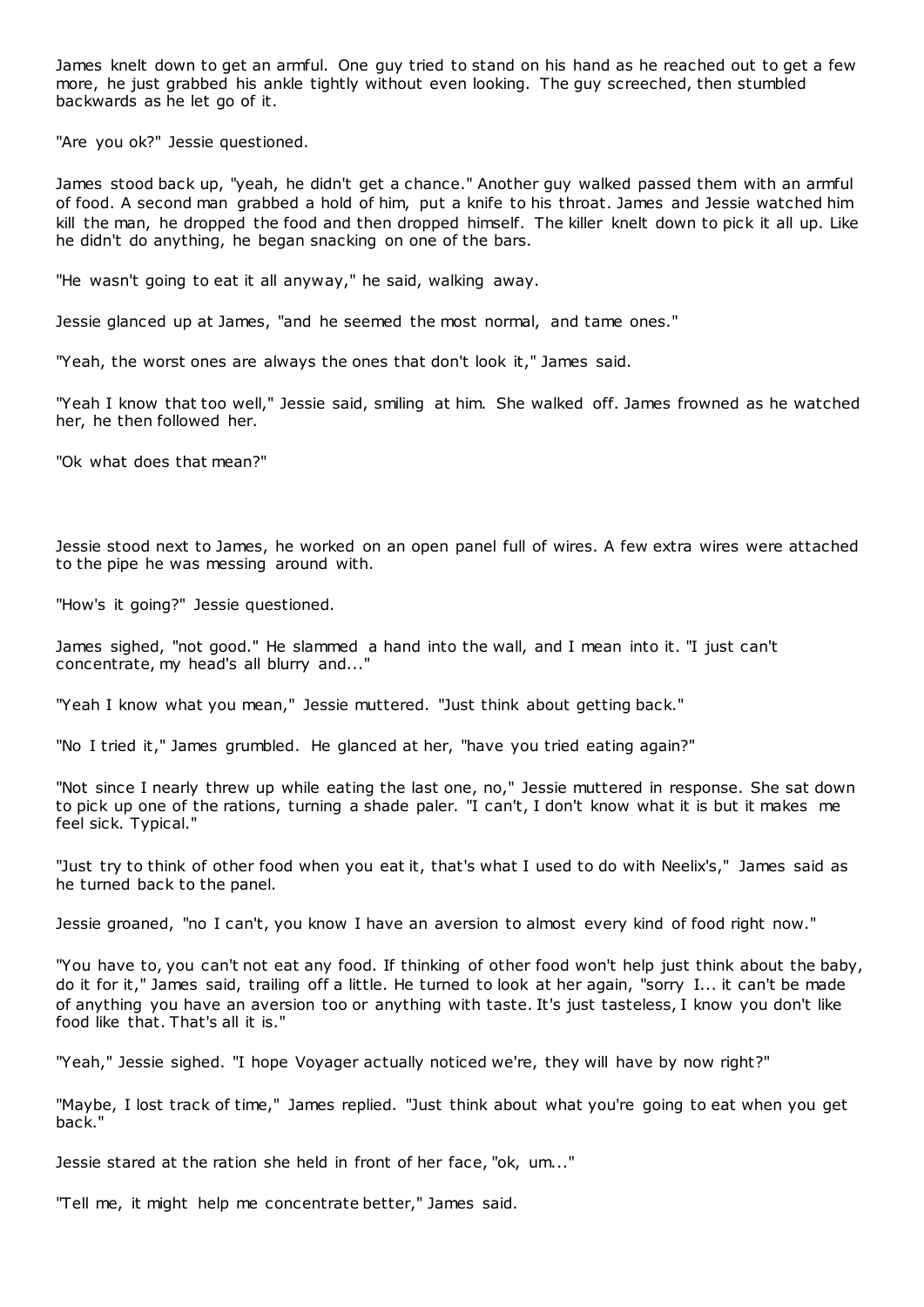Jessie smiled, looking up at him. "Well maybe a tuna casserole with pasta. Then followed by a rice pudding." She took a bite out of the ration, pulling a face as she chewed it. "With a strawberry jam, chocolate and slices of banana." She managed to finish it off, "what will you be having?"

"I'd better not, red meat's one of the things that make you feel sick," James replied. Jessie pulled a disgusted face. "I'll probably eat anything right now anyway, even some of the crap you eat lately."

"Hey," Jessie moaned with her pet lip showing.

"You know me, I'll probably have one of those English brunches, heck I'd even eat those egg salads Ian insists on having every morning," James said.

Jessie shuddered, "eugh, no way."

"No I'll probably have the brunches, and lots of chips," James said.

"Hmm, do chips go with tuna in anyway?" Jessie asked, trying to look innocent. James glanced at her briefly.

"I'm sure you'd find a way," he said with a smirk on his face. Turning back to the panel, his face lit up slightly. "Oh, I think that's it."

"Are you sure?" Jessie questioned.

"One way to find out," James replied. He headed over to the chute entrance. He slowly moved his hand towards it.

"Careful," Jessie said.

His hand bounced off a shield, he only shook it off. "Ow, mild shock. Well it's a start right?"

Jessie walked up to him, "what happened?"

"It's ok, it's a good sign. It means I'm getting somewhere with it," James replied.

Pit and two other men appeared. "What are you doing?"

Jessie groaned, "great, acting time." She took a hold of James' arm, and hid behind him.

"It's none of your business, want to make something of it?" James muttered.

Pit smirked at him as he walked over, "maybe I do."

"You've got to be kidding right. I haven't got the patience to take it easy on you right now," James said, rolling his eyes.

"We should go," Jessie whispered.

"I think you should hand over the girl," Pit snarled.

"Well I think you should stop pissing me off, especially right now," James muttered.

Pit laughed, "you're just afraid to accept my challenge." He pulled a sharp bit of metal from out of his sleeve.

James stepped forward as he took out his own bit of metal, "fine, have it your way."

"James don't," Jessie said.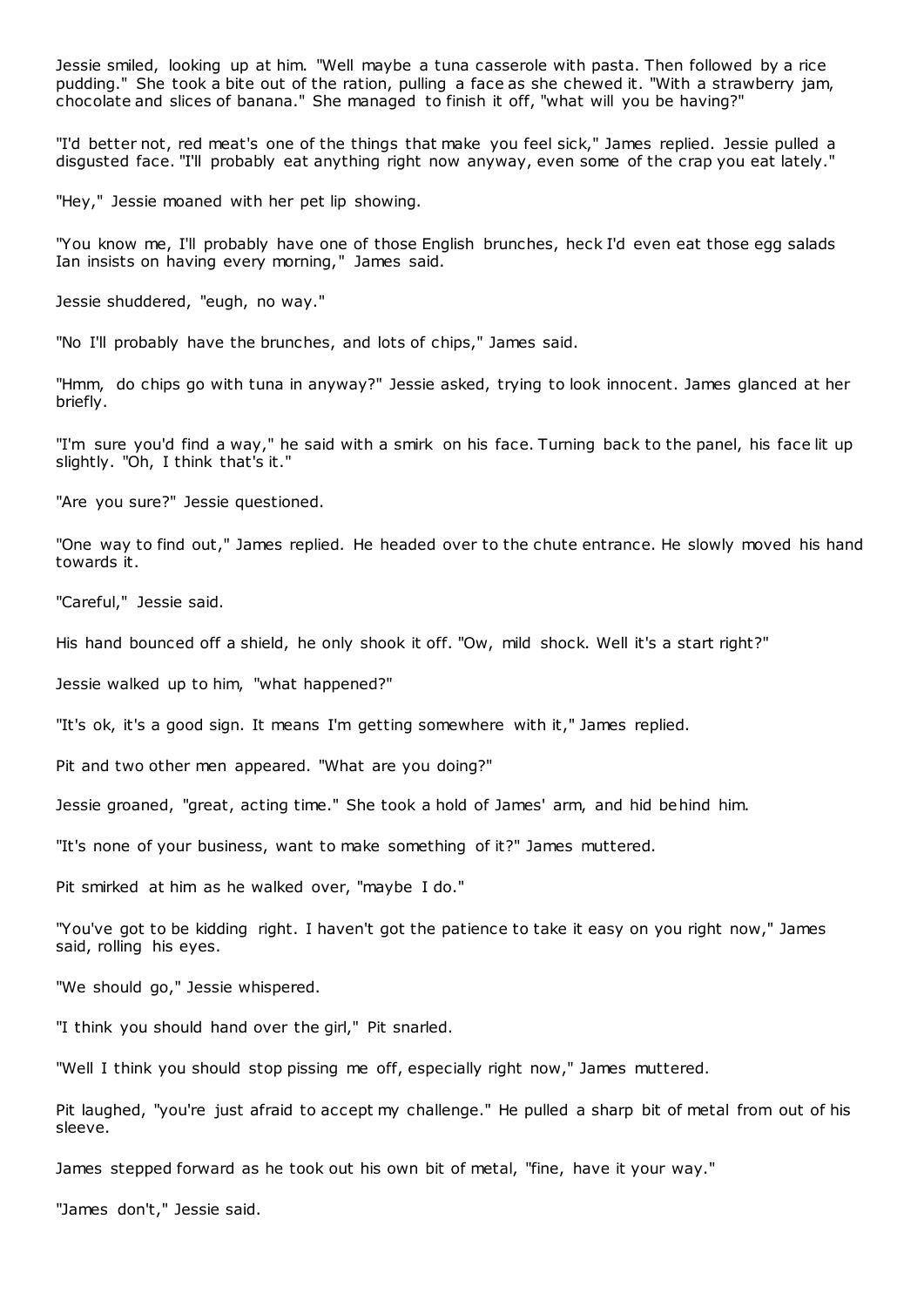Most of the inmates started to gather around to watch.

"It's ok Jess," James said, dodging ever punch Pit threw at him with ease. He grabbed one of his wrists, twisted it a little to the side to make him drop the metal.

One guy rushed over to the fight, passing Jessie. She noticed the metal in his hands so she kicked him in the back of the kneecap. He fell to the ground.

James grabbed a hold of Pit's fist as he threw another punch. "Ok now I'm getting bored." He pushed him clear away. Jessie headed over to stand beside him.

The man on the ground suddenly lunged forward to stab him in the leg, Jessie pushed him out of the way. She screamed briefly at it plunged into her leg instead, just above the knee. The audience all burst into hideous laughter that echoed around them. She fell onto her knees, James caught her before she fell any further.

"Jessie, why did you..." he stuttered. He put a hand on the wound, she rested her head on his shoulder. "Oh god." The crowd closed in a little, all laughing and sneering at them. James took a hold of Jessie's hand that had the pipe in it, he took it off her and rested the hand on the wound. He stood up, raising the pipe. "Get the hell away now, get away from us!"

Everyone backed off, except one. He lunged forward only to get an almighty smack in the face with the pipe. Noticing the guy was now unconscious sporting a badly broken nose, and bruise on his face, the crowd backed off even further or ran off. The stabber himself crawled away to avoid the wrath too.

The throat slitter from before walked up behind them, James swung around ready to hit him too but he held up his hands. "No fight, no fight." The two men knelt down next to Jessie. "If she doesn't bleed to death she'll die from infection."

"What do you suggest then?" James snapped at him.

The man smirked, "let her die happy, you could get a lot for her." James' eyes widened in anger, he gave the guy a hard punch in the face, knocking him unconscious. This scared away everybody else that was left.

James gathered Jessie up in his arms, stood back up then headed away back to the shelter. "It's going to be ok Jessie, it's just a leg wound ok," he stuttered.

"He said infection, I'm sorry I had to," Jessie mumbled weakly.

"No you're tough, you'll be just fine," James stuttered. He eyed their shelter with wide eyes. The containers had been moved just a little, enough for someone to squeeze through. A middle aged man's head appeared in the crack. "What the hell are you doing in there, get out!"

"Get away, get out, get out!" the man screeched as he stepped out. Other men that were similar ages scrambled out too to surround it. They all started banging on the shelter walls. James just looked on helplessly as Jessie fell unconscious.

The throat slitter sat in his own shelter, scribbling away at some gritty looking paper. James stood in the doorway, still holding Jessie in his arms.

The man looked up, "you're blocking my light."

"I don't care about your stupid light Zio," James grumbled. "You're getting room-mates."

The man turned his head around, "let me discuss that with the giant bruise on my face, and a broken cheek bone."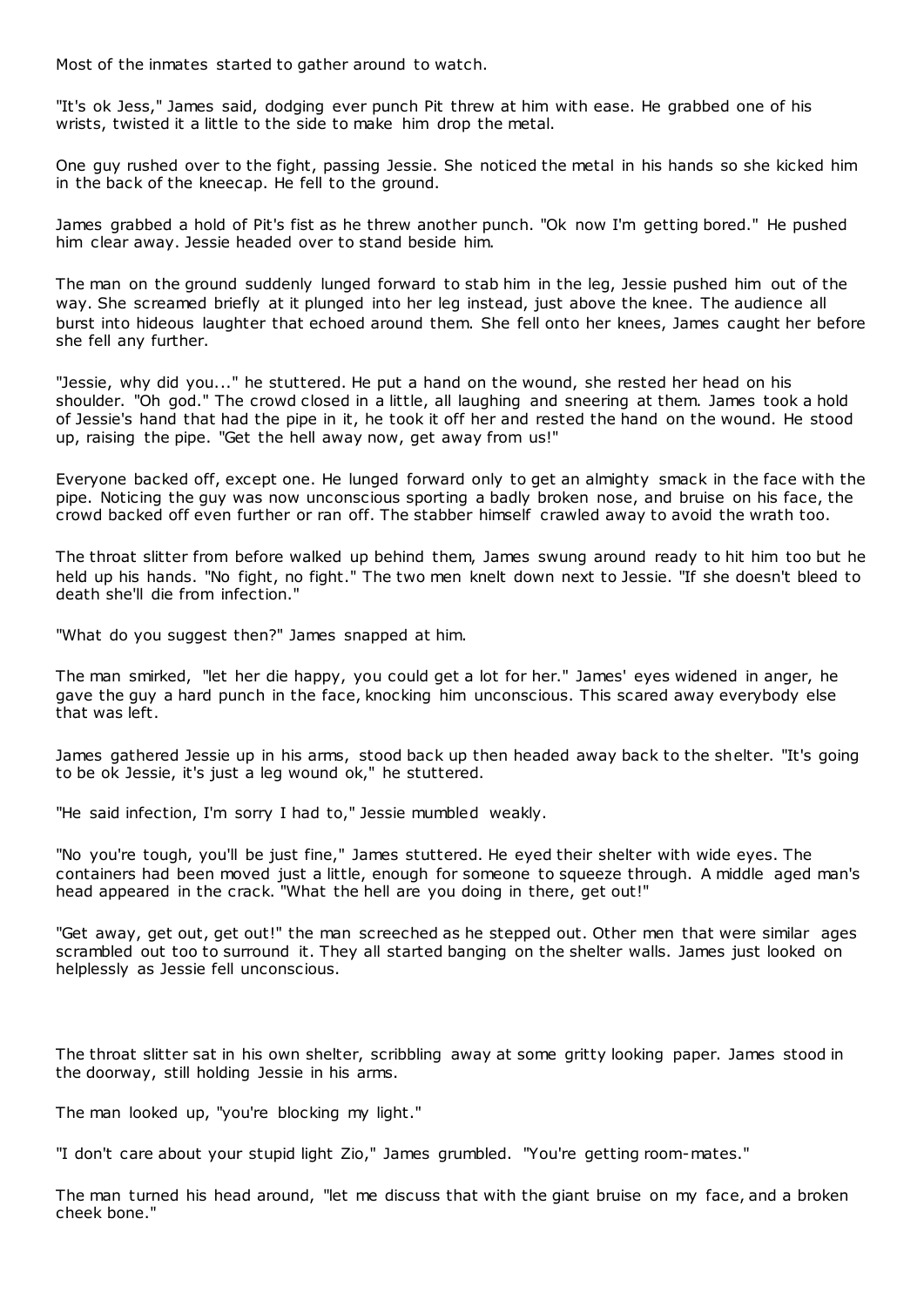"I can't say you didn't deserve it," James muttered.

Zio smirked at him, "I'm not letting you stay here without a price."

"Touch her and you won't have any reason to," James said.

"Hardly," Zio grunted. "I have more important things to think about."

"Ok here's the deal. You're going to let us stay here, share food and bandages," James said. "Everyone says that you're..."

"Everyone's right. What do I get then?" Zio asked.

"You get to live," James replied.

Zio got onto his feet, "you know what you want, and you'll do what you have to, to get it. I respect that."

"So we have a deal?" James questioned. "Either way I get the shelter."

"No. You'll get the shelter but that's it. You've got one of the few girls left here alive, and you accept any challenge made to you," Zio said. "You'd lose the shelter without me, just like your last one."

"But you kill people, I haven't," James said.

"No, not yet," Zio said with a cold look in his eyes. "Do you even know the only reason I have food and bandages, and why you're shelter-less?"

"Fine, what do you want?" James asked.

"That pipe interests me," Zio replied.

"There's no way I'm giving you that," James muttered.

"Then get out of here, I have work to do," Zio said, turning his back on him.

"Too bad. I know a way out of here, I'll just have to find someone else to help," James said.

"I've been here for six years, there's no way out," Zio said.

"The chute," James said.

"Anyone who tries to go through it gets hit by a high voltage force field," Zio turned back around.

"I know but I have a way to disable it. I can't do it and protect Jessie at the same time. If you let us stay here you can escape with us," James said. Zio stepped forward, looked down directly at his face. "What are you staring at?"

"I'm trying to see if you're lying or already crazy," Zio replied.

"I'm not either. Let us stay or I will kill you," James said. "I don't care about keeping the shelter forever, we need your supplies now."

Zio smiled, "you're not ready for that step yet. We have a deal, but if you're lying it'll be me that'll be doing the killing."

"You can try," James muttered.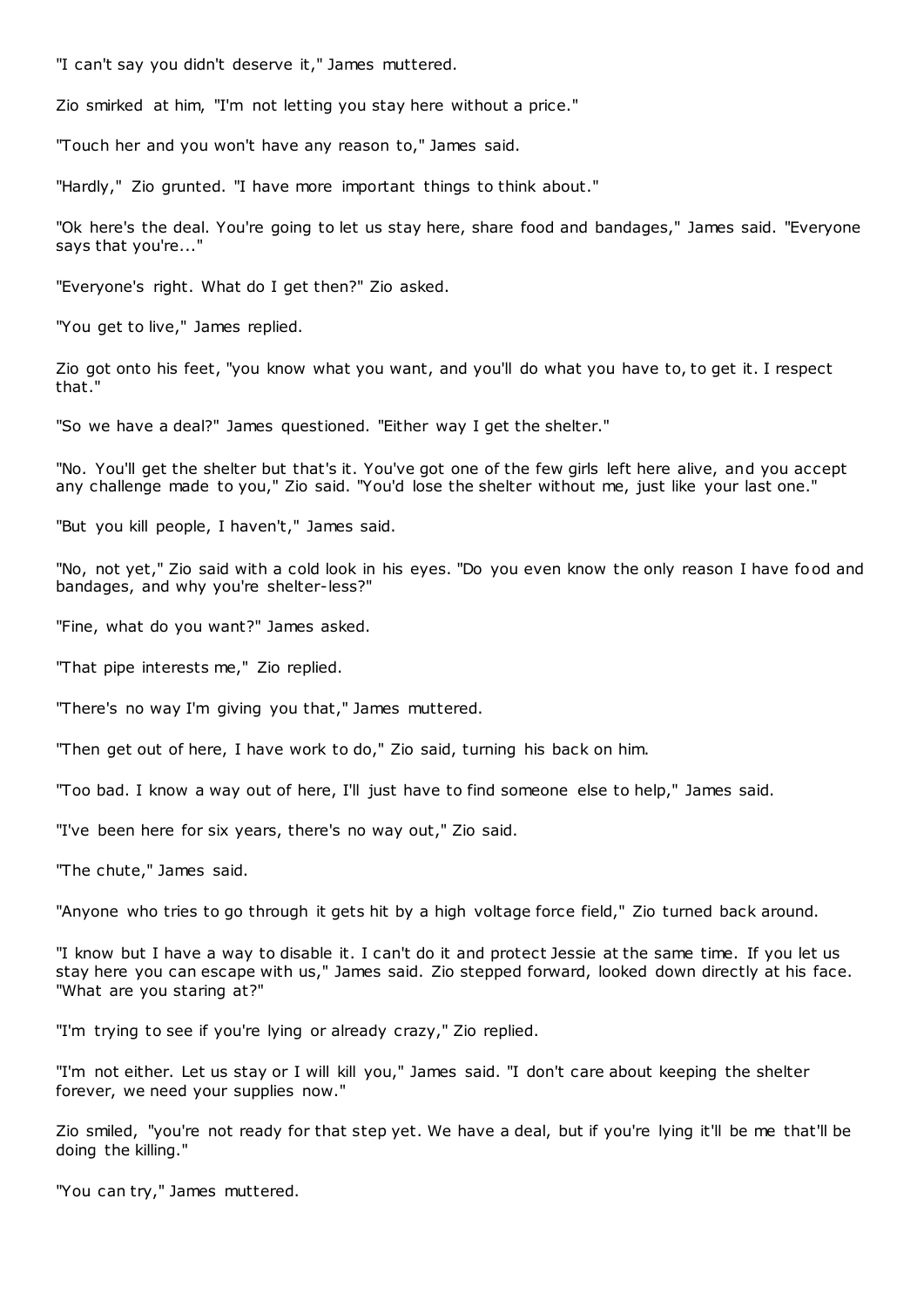James put a blanket over Jessie, she lay on the ground struggling to keep awake, sweating. "James this guy cut someone's throat, and suggested selling me as a prost," she mumbled. "I don't trust him."

"Neither do I but he needs us," James said. He ripped off a bit of his sleeve, he dabbed her forehead with it.

"And you're just going to leave me here alone, while you work?" Jessie questioned.

"Jess I've been here for days. Nobody will dare to break in, Zio's the most feared here," James replied. "After his comment earlier they won't expect you to be here too. You'll be fine."

Jessie fidgeted slightly as he dabbed her neck, "I don't feel too good, what's wrong with me?"

"I think you've just got a little fever. Just rest and eat something, you'll be ok," James replied.

Jessie narrowed her eyes, she slapped him across the face.

"Ok, what was that for?" James asked bewilderedly

"He's going to kill us, they all want to," she muttered. "You can't just leave me so they can get me, you're in on it."

"I wouldn't do that Jessie, I promise you're safe," James said.

Jessie looked like she calmed down, she put a hand on the top of his right leg. Before he knew what happened she had that piece of metal pointed at his face.

"Jessie, what are you doing?" he asked, holding out his hand. "Give me that."

"Idiot, you know exactly what I'm doing!" she screeched at him.

Zio appeared at the doorway, "she's too weak."

James rolled his eyes, "so you're suggesting beating her up, yeah right."

"No she's too weak now to resist the clamp," Zio said. "Just leave her, she'll calm down."

James glanced back at him, Jessie grabbed a hold of his left arm, dropping the metal on the floor. "Sorry I didn't mean, don't leave me."

"I have to work on our escape, I will be back though," he said, picking up the bit of metal. He put it back in his pocket. "Promise."

Zio stood with his back to the chute, James again worked on the panels. Zio was rambling away to himself, "you want to know what it is?"

James slammed his hand on the wall, growling, "ugh, I can't concentrate." He turned around to look at Zio, "what are you muttering on about?"

"Don't fight it, use it," Zio replied.

"How?" James rolled his eyes.

"Why should I tell you, you weren't even listening," Zio muttered.

"No need to be a drama queen," James groaned. He turned back to the panels.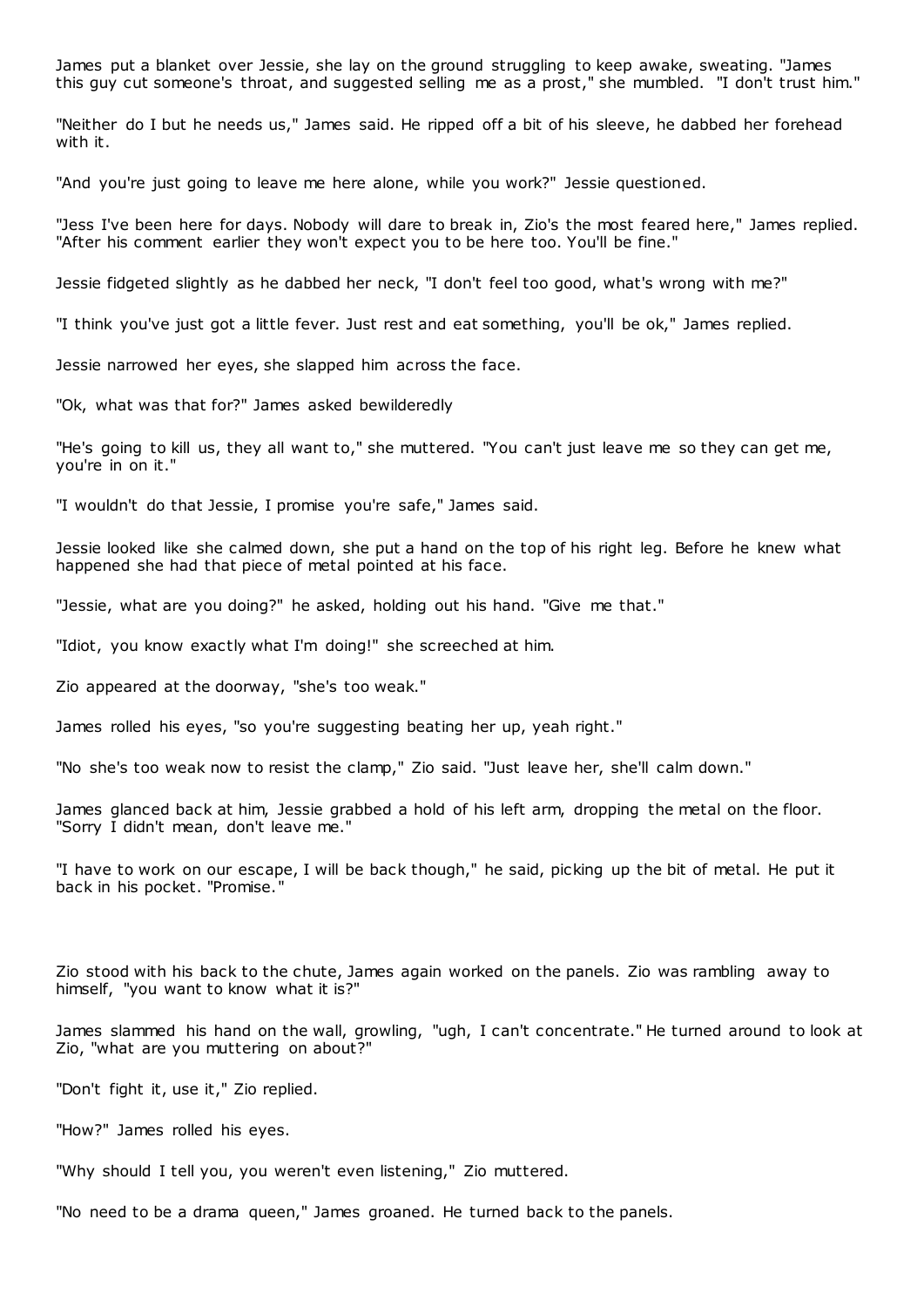"Well, don't you want to know what it is?" Zio questioned. James glanced over his shoulder. "The clamp?"

"Fine," James muttered.

"It's an experiment," Zio said. He walked over to stand beside him. "The clamp drives everyone insane. They need to cut down the prison population." James glanced back at him with a raised eyebrow. "We kill each other off."

"Whatever," he said.

"Why else would they put it in our heads when we're stuck here in this prison? It hit me one day, like a light switching on in my mind," Zio said. "They're all afraid of me cos I know the truth, now you know."

"Yeah great," James sarcastically muttered.

"If you let your emotions take over you the clamp wins, and you'll end up like those crazy men who took over your shelter. However if you learn to control it, you'll survive like me," Zio said.

James' face lit up a little, "I'm thinking I'll be out of here before either happens." He turned towards the chute, "go on, touch it."

Zio stared at him suspiciously, glancing briefly at the chute. He reluctantly moved his hand towards it, it went passed where the shield usually was. James walked around him, and climbed into the chute. Zio went straight after him.

The chute itself was about five metres long, Zio struggled to keep up the speed he started with after the first two. James managed to get to the top, which was just a one and a half metre squared area. Straight ahead from the chute was a small hatch, with a circular dusty window in the middle of it.

"What do you see?" Zio yelled up the chute.

"I dunno, a hatch," James replied. He rubbed the window to get the dust away.

"Well, are we at the surface?" Zio yelled.

James looked through the window once it was a clear enough to see through it. His face dropped as he stared at the stars and space outside.

Jessie moaned in her sleep, her face twitched. James knelt down next to her, began to dab her face with a bit of material soaked in water. She stirred, but didn't open her eyes. "Hey, how are you feeling?"

"I was dreaming. We were at this buffet and you had..." she mumbled, t railing off near the end.

"Sorry I woke you," James smiled.

"Did you find a way through the shield?" Jessie asked.

"We're still working on it," James replied.

"Ok that's good," Jessie sighed.

James put down the cloth, he shuffled down to carefully take off the bandage on her leg, with his spare hand he picked up clean ones. Jessie looked down with her eyes widening, "what, what happened?"

"It's ok Jess, I'm just changing your bandages," he replied.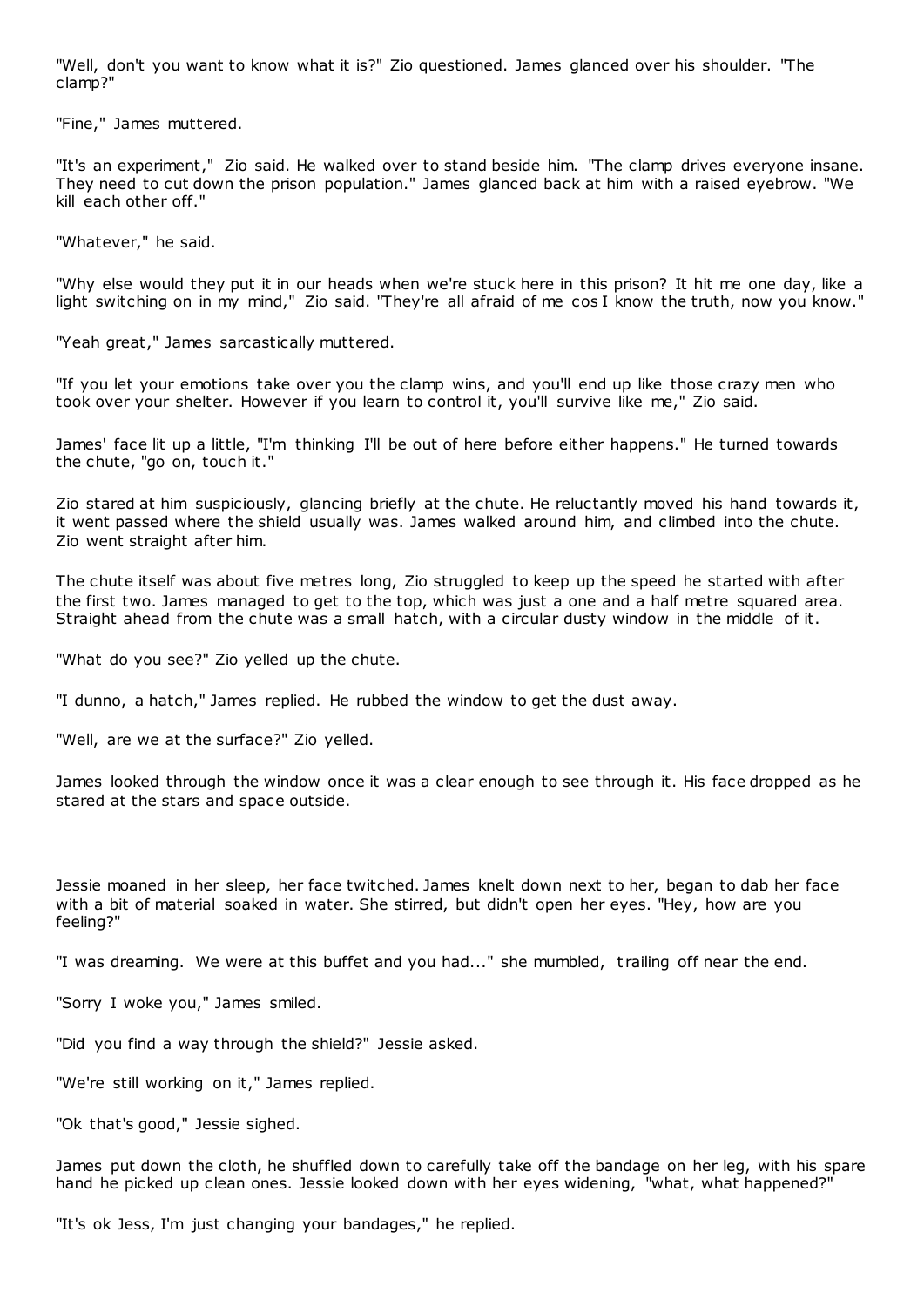Jessie sat up a little, "how did I... what..."

"Easy, you got in the way of a guy trying to stab me remember," James said.

Jessie stared at him, "no, it must have been you. How could you?"

"No, that's not really what I meant. Lie down," James said, putting a hand on her arm.

"You did it!" Jessie snapped at him. She tried to push him away, but right now she was too weak. Instead she settled for slapping him on the arms, chest and at least twice in the face. "You twisted little asshole!" she screamed as she tried to shake him roughly, tears streaming down her face.

"Jessie I wouldn't hurt you, you know that," James said as calmly as he could considering. "You tried to help me, yeah?"

"Yeah um..." Jessie stuttered when she finally stopped. He lay her back down, brushing her hair out of her face. "What happened to me?"

"You were stabbed, not by me," James replied. He quickly finished off the work on the bandages.

Jessie stared at him with wide eyes, shaking uncontrollably. She placed her right hand on the back of his neck and she pulled him closer to her. They were only about a centimetre or less apart. "Please don't leave me here, please!" she said in a begging voice.

"I told you, I won't," James said.

"Am I going to die?" she asked quietly.

"No, I won't let that happen ok. We should get some sleep ok," James softly replied. He got out of her grip, lay down beside her then put an arm around her.

"What if I don't wake up again?" Jessie whispered.

"You will, promise," James whispered back. "Shh, close your eyes."

Jessie did as she was told, "I'm scared."

James sighed, "I know."

Zio worked on his notes while sitting on top of a scaffolding that was two metres tall. James stepped out of the shelter, still looking like he hasn't slept in about a week.

"So how's your girlfriend, is she dead yet?" Zio asked.

James glanced up at him, "no." He climbed half way up the scaffolding, to Zio's surprised he grabbed his arm and threw him off the whole thing. "She's not gonna."

Zio pulled himself up, brushing dust off his clothes. His notes were still firmly in his hands. "It's really getting to you isn't it? I was just asking."

"This is nothing," James muttered. He jumped back down to the ground. "Look that chute must open when a ship comes to deliver supplies, all we have to do is wait around in it until one comes by."

"And what then, get shot?" Zio grumbled.

"They won't be expecting it, they're probably never armed. We just need to overpower them, it's easy enough," James said.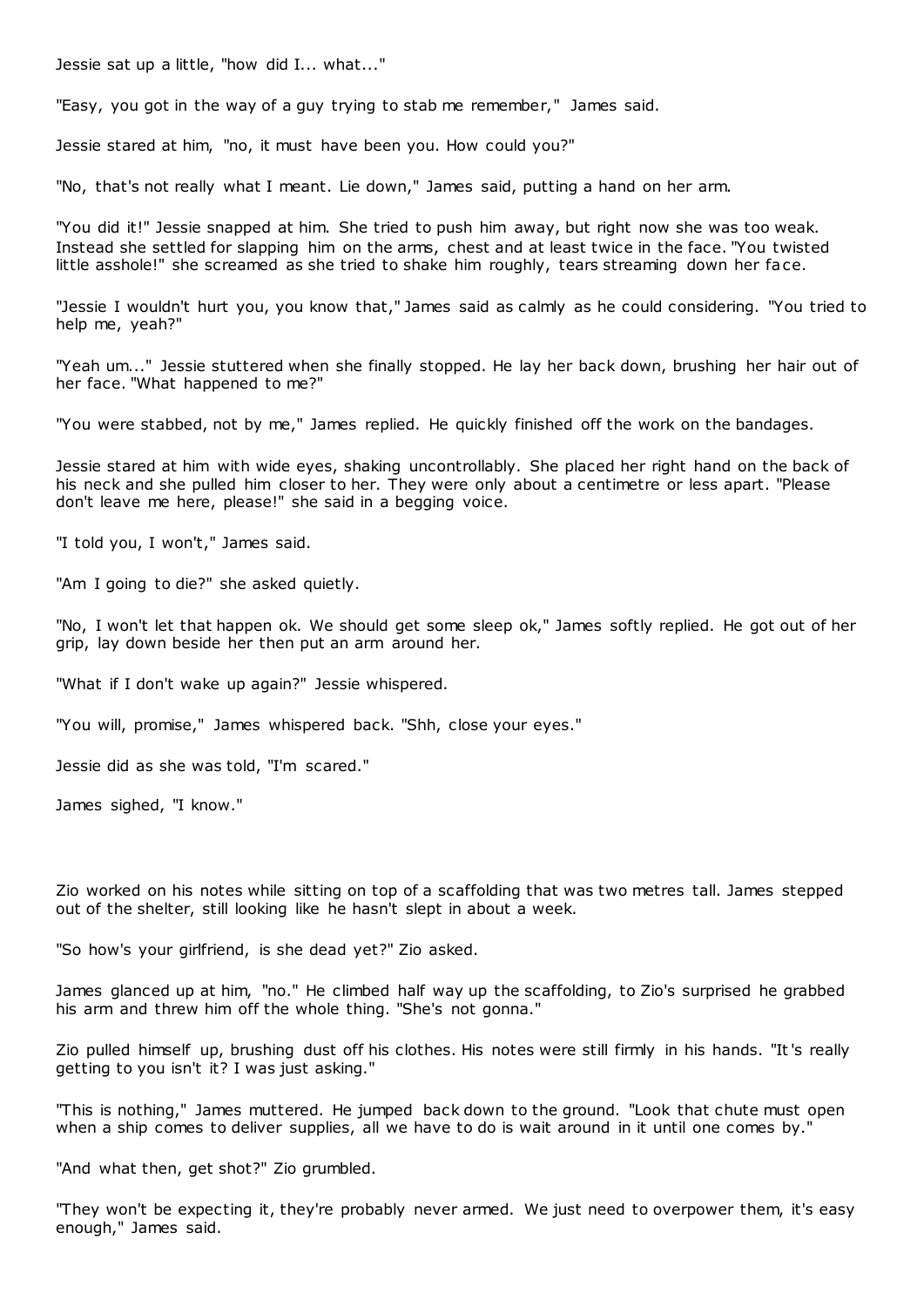Zio headed over to him, "I've never let anyone read this before, but I want you to read my manifes to. It'll tell you everything you need to control the clamp." He held out his notes.

James stared blankly at him, "if I wasn't controlling it, you'd be dead by now, and so would the guy who stabbed Jessie."

"You're not a killer," Zio said, shaking his head.

"That's where you're wrong," James muttered.

"Here," Zio said, gesturing his notes. "Read it."

James knocked them out of his hands, prompting a growl from Zio. He knelt down to gather up his notes. James headed back into the shelter. He found Jessie lying on her side, pulling the wires out of the pipe.

"What have you done?" he asked slowly.

Jessie looked at him with a childish, innocent face. "Nothing," she said quietly.

James walked over to her, he dropped to his knees then snatched the pipe off her. "You broke it, why did you do that?"

"It's mine," she mumbled, grabbing it back off him.

"Give it back Jess," James said.

Jessie shook her head, she kept a tight hold of the pipe with both hands. He tried to take it back off her but he couldn't get a hold of enough of it to keep a firm grip. She loosened one hand to hit him in the face. She also tried to knee him with her good leg, he backed off in time. She raised the pipe as he went forward to grab it again.

"Jessie I mean it, give it to me now," James muttered.

"No!" she snapped back. "Stay away from me, you freak!" She swung the pipe at him as hard as she could, it hit him across the cheek. It knocked him back slightly, he stared at her with wide eyes as she clutched the pipe against her chest. He lunged forward, he took it off her with ease. She quickly shielded her face while backing off as he raised it, his eyes filled with rage.

Zio stood by the doorway. Jessie lowered one arm a little so she could look at James with her wide frightened eyes, he stared at her with his, the rage in them immediately faded away.

"Go ahead, get rid of her," Zio coldly said.

James dropped the pipe onto the floor, he scrambled to his feet. He gave Zio a look that could freeze lava as he left the shelter. Zio followed him.

"You wanted to kill her, didn't you?" he said.

James stopped dead in his tracks, he turned around to face him. "No, she's my best friend, she's my life. Why would I?"

"You had the pipe raised, you were going to hit her with it. With your strength you could kill her in an instant, if you wanted to," Zio said.

"I'd never kill her, you're out of your mind," James grumbled as he walked away from him.

"What does it matter? That thing in there is not your girlfriend, she's just what's left. The clamp has eaten away everything she was, all there's left to do is get rid of it!" Zio snapped.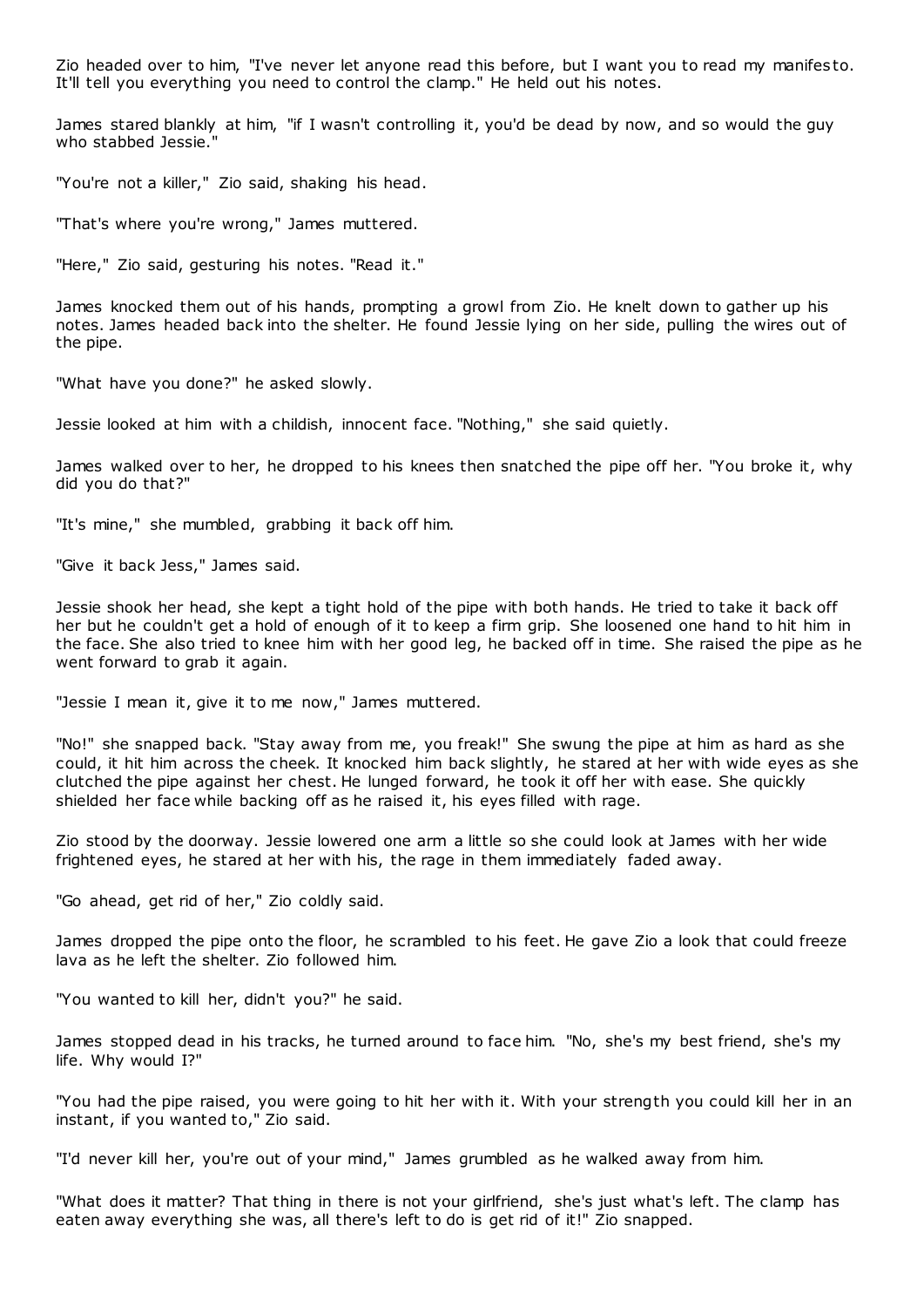"You'd like that wouldn't you? You don't have any idea what you're saying, do you?" James muttered.

"Maybe you should explain it a little better," Zio said as he stopped in front of him.

"If she dies then so does everyone in this prison, including you," James said. "You say I'm not a killer, no technically I'm not but there's two sides of me. One has killed people, and if something happens to her the same will happen again. Back then I didn't have two chips in my head."

"You're just as weak as her," Zio snarled. He handed him a piece of sharp metal.

"What's this for, to kill you with?" James said. "I doubt I'd need it."

"I'm not having that rotting carcass stay in my shelter anymore. Either you get rid of it or I will," Zio replied.

James narrowed his eyes and stepped closer to him, "you do realise that if you even go near her, I will kill you, and it won't be quick either."

"I don't think so, you're just a small petty little boy that is weak and pathetic . You let the clamp and that girl control you, kill her now and I may change my mind," Zio said.

"I may be weak when it comes to her, but you don't stand a chance against me. I won't kill her, but go ahead, you can try," James said. "You do remember how you got that bruise right, that was my weak punch."

"Somehow I doubt that," Zio scoffed.

"Fine, I don't care if you don't believe me," James muttered, he handed him the metal back. He then turned away to head back to the shelter.

Zio narrowed his own eyes, "get her out of there, or I'll kill you both." He followed him, holding the metal ready to either attack or defend himself. James ignored him, he passed the scaffolding. He pulled one of the two metre long metal bars away from it with ease, the whole structure collapsed nearby Zio. He quickly backed off to avoid getting hit.

James turned around with the bar in his hands, "remember if you come near us..." He folded the bar, it split in half, "this'll be you." He stepped into the shelter.

Jessie rested against a wall, barely conscious while James stood guard with the metal bar. Pit and a few others were surrounding them, not any closer than a metre away.

"I'll give you all of my food for the girl," one guy snarled.

Pit slapped him, "never mind that, I'll gladly sell both of these guys."

"You've got to be kidding right?" James muttered. "She's not an item for sale."

"Does the price go down when she's dead?" one guy asked. He tried to get closer but James swung that bar to make him back off.

"Do you want your body and head separated?" he grumbled.

"I want the girl, give her to me now!" Pit snapped.

"No, where I come from we don't treat girls like slaves. If you want her, you'll have to kill me first," James muttered.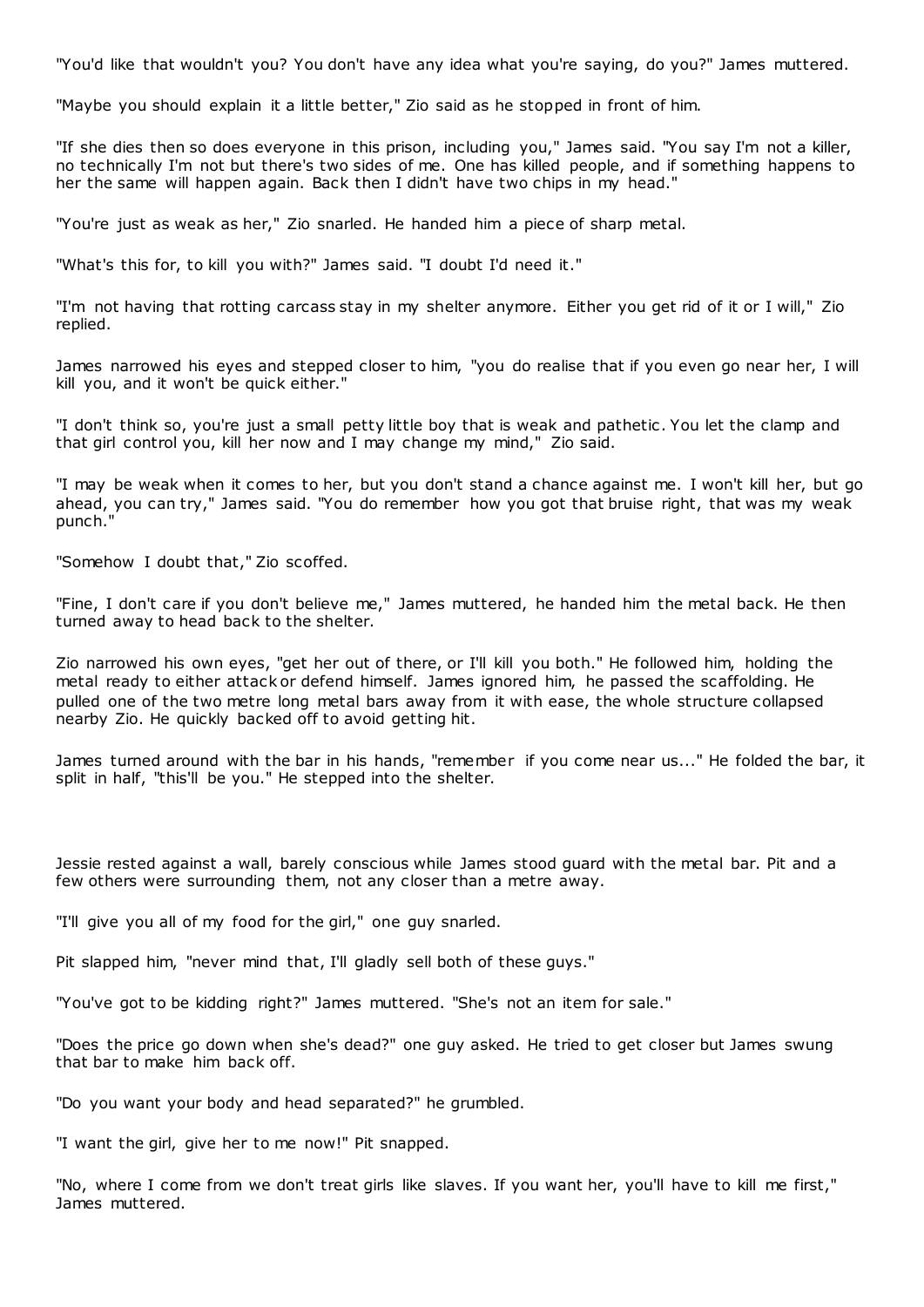Pit eyed him up and down, sniggering slightly. "Not a problem. Your race must be full of scared little men, letting the women walk all over them."

"There's still prats like you in my race unfortunately," James said.

"Ah ha, so maybe it's just you," Pit said. "Give her to me now. I'll share her around afterwards, I don't care if she belongs to you."

"She's not an object, she's not here to do what you or others want. The only person she belongs to is herself," James snapped.

Pit laughed, "I don't think she'd really notice if I asked her anyway."

The chute alarm echoed throughout the prison. Everyone started charging towards it, most of them yelled, "new prisoner!" Pit joined them, leaving James and Jessie alone.

The shield dropped, the chute opened. A body fell out of it, it landed right on its feet, aiming a phaser rifle. She fired it at a few prisoners who tried to jump on her. A few more people dropped out, one of them was Tuvok but the leader was the only one with a rifle.

"Put your hands on your heads!" he yelled, aiming his own regular phaser. Surprisingly all of the prisoners did as they were told.

"Do it now!" Kathryn bellowed, her angry eyes looked around the crowd. They rested on two men who were pushed aside, James came through in between them, carrying Jessie. Kathryn calmed down in an instant, she rushed over to him. "James, are you ok?"

"I'm fine, Jessie needs help," he replied.

In: "Neelix to Janeway, we've got company."

Kathryn glanced at Tuvok, "you and Harrison help get Jessie up the chute." He nodded, he lead another security member over to James. He handed her over to Tuvok. The two men headed for the chute.

"Are you sure you're ok? Did anyone here cause you any trouble?" Kathryn asked.

James looked at her with a raised eyebrow, "quite a few did actually." He looked around, eyeing a few prisoners as he did.

"Hmm ok," Kathryn said, she raised her rifle to get ready to fire. James quickly put a hand on the end of it.

"What are you doing? You don't have the clamp exc use, surely," he muttered.

Kathryn sighed in disappointment, "fine. You'd better follow Tuvok." James shook his head before climbing into the chute. Kathryn soon followed, then the Security members did.

# **Sickbay:**

The Doctor and Kes were busy treating James and Jessie respectively while Neelix rambled on, Kathryn stood in between them clenching her fists.

"I think I was the hero of the hour don't you think?" Neelix muttered on.

"Hell no, you annoyed the Aquitiri so much with your prattling, they started firing on us. We barely got out alive!" Kathryn snapped.

Neelix cowered, "maybe they had a clamp too."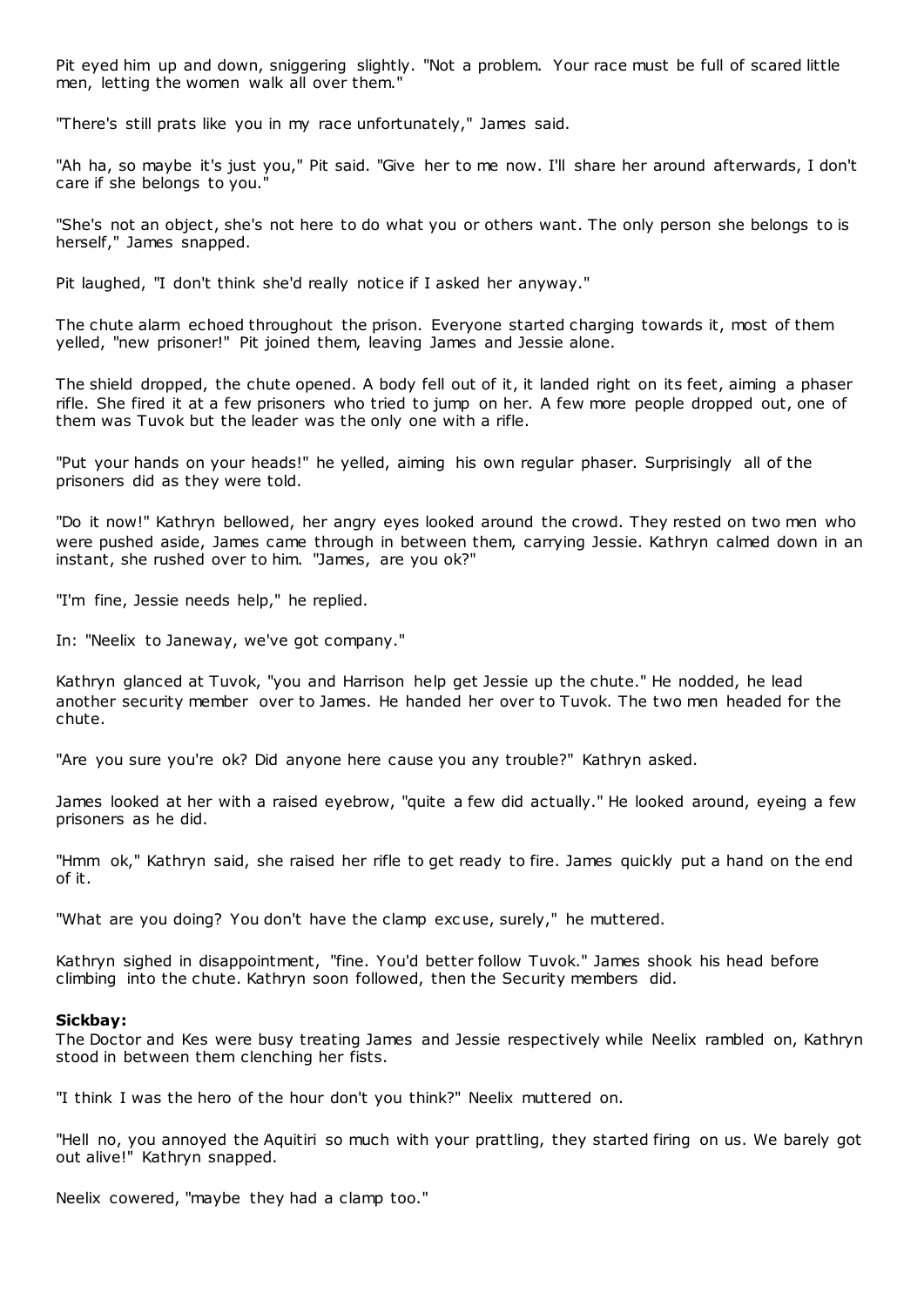"Um yeah, what was those clamps doing anyway?" James quickly butted in before Kathryn exploded again.

The Doctor's face lit up, "ah yes, the clamps seemed to stimulate acetylcolene in the brain."

"That would explain the agitation," Kes added on.

"Maybe it was because you took prisoners out and yelled at them for messing your hair up," Neelix muttered quietly.

Kathryn blew a fuse or maybe three, "that was after they started firing at us, and your job was to make them think we weren't taking their prisoners! You didn't have to say anymore than *oops wrong station, I'll be going when I fix my navigation*, but nooo you just love to tell everyone about Kes not being with you and..."

James quickly interrupted again, "um, what's acetylcolene?" The Doctor's face lit up again.

"Ohno no no," Jessie muttered as she sat up, "I'd rather hear Janeway and Neelix arguing."

The Doctor frowned, "fine, I won't tell you."

Kes smiled, "let's just say that clamp was designed to irritate the prisoners, probably to encourage violence. No doubt they just leave prisoners in there for the rest of their lives, and...'

"Zio was right," James said.

Jessie nodded, "yeah maybe." She pulled herself off the biobed, "come on, we've got several days of rations to blow." She headed out. James reluctantly followed her. "Why don't we replicate a big pizza you know from those replicators in the cargo bay, they'd be big enough. We could get some chips too, you can have that English brunch thing afterwards if you're still hungry."

"Jessie wait," James muttered.

"Yeah I know, you will be. Stupid thing to say," Jessie said as they stopped at the turbolift.

"No, uh we need to talk," James said.

Jessie frowned, "ok, about what?" She stepped into the turbolift, James followed her. "Deck Two."

"Why are you even talking to me at all?" James asked.

Jessie looked confused, "um the question is why not?"

"I was about to kill you, don't you remember?" James replied. He shook his head and turned away, "I keep nearly hurting you, most of the time I do and everytime there's an excuse." He turned back to face her, "you know being drunk, now the clamp. I'm surprised I didn't hunt you down to kill you when I was evil years ago, or went to find you when the chip was active."

"James don't, please don't do this again," Jessie muttered, shaking her head.

"No it needs to be said. Isn't it obvious? I can't keep blaming the incidents that make me be violent, I should blame myself. Obviously something deep down wants to hurt you, I really don't understand why though," James said.

"That's not true. You didn't go after me while evil or was under the chip's influence because I w asn't involved, the clamp got to you only because of what I did," Jessie said.

James shook his head, "no Jess, don't take the blame."